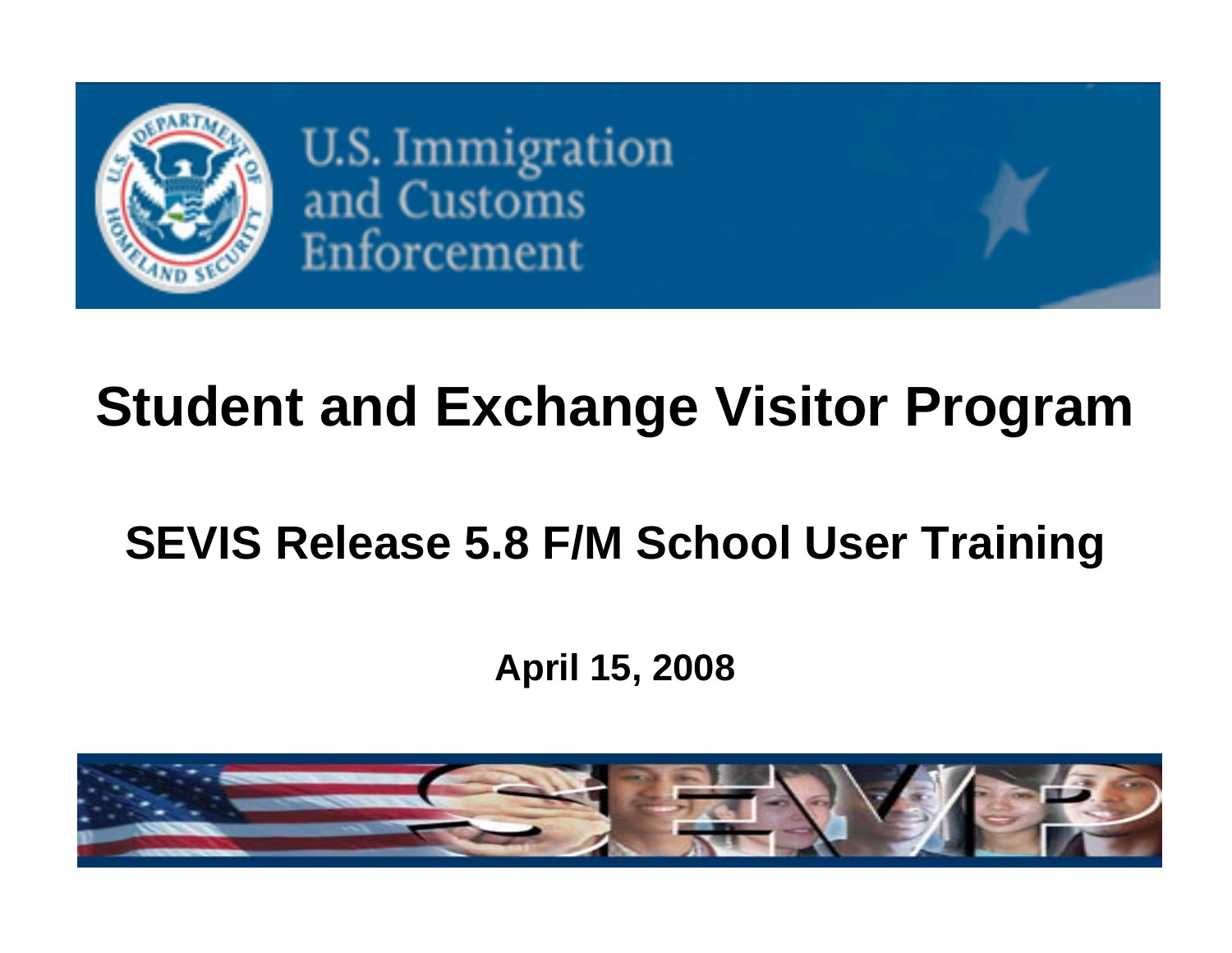### **Objectives**

**This presentation is an overview of the changes for F/M School Users in Release 5.8 of the Student and Exchange Visitor Information System (SEVIS), which include:**

- **New functionality**
	- ¾ **Event History**
	- ¾ **OPT Extension**
	- ¾ **Requested Status**
	- ¾ **Transfer History**
- **Modifications to existing functionality**
	- ¾ **Secondary Major and Minor Fields**
	- ¾ **Request Change to Student Request**
	- ¾ **Form I-20**
	- ¾ **OPT Employment**
	- ¾ **Return to Initial Status Correction**
	- ¾ **Request Change to Student Status Correction**
	- ¾ **Termination Reason Drop-Down List**

*Note: The new and modified functionality covered in this document is related to SEVIS Real-Time Interactive (RTI). SEVIS Batch File Processing (Batch) will not be changed in Release 5.8; therefore, no updates to the SEVIS Batch schema will be necessary.*

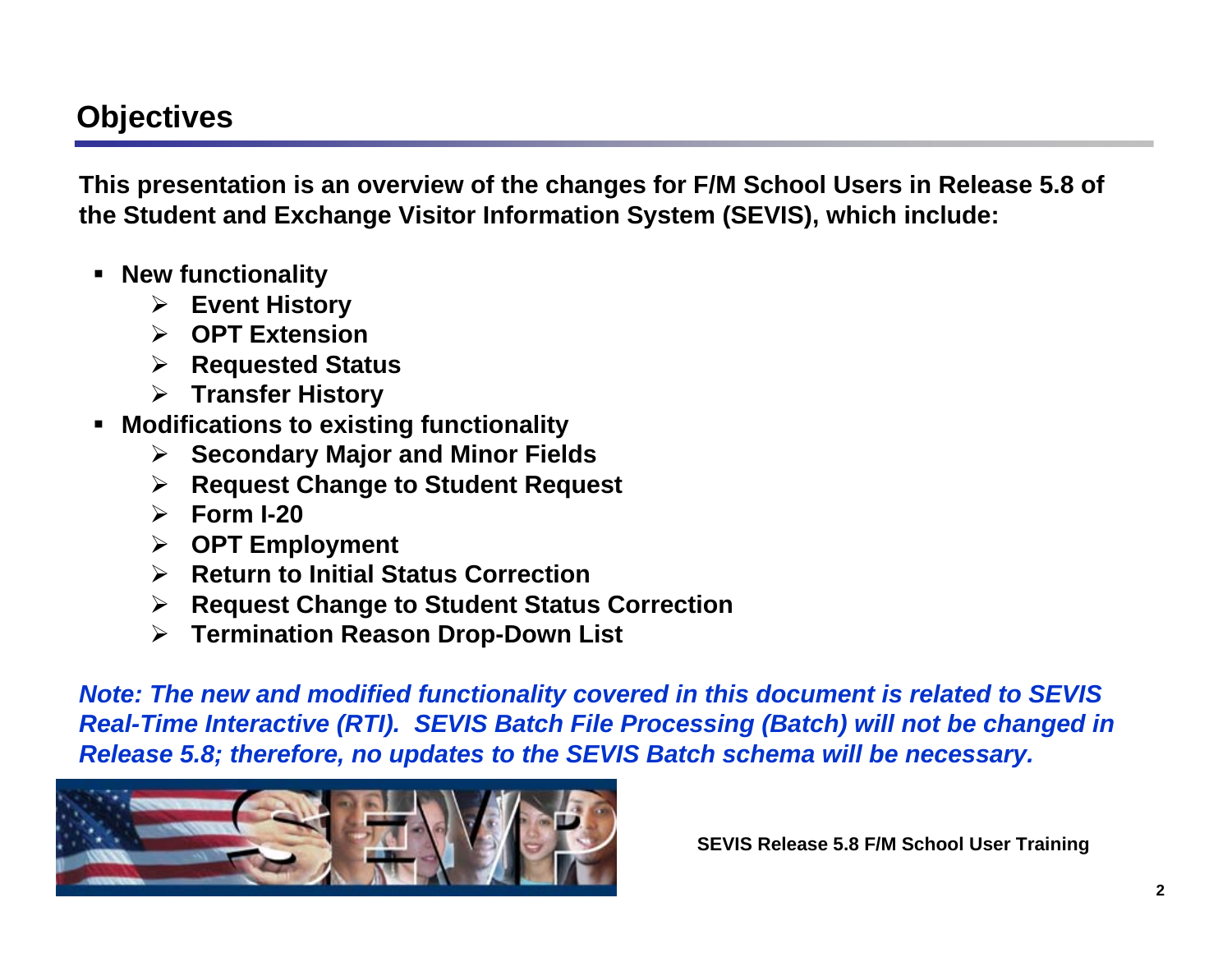#### **New Functionality in Release 5.8 for F/M School Users**

**Major functionality for F/M School Users that will be added to SEVIS RTI in Release 5.8 is the Event History.**

| U.S. Immigration<br>and Customs<br><b>Enforcement</b>                            |                          | <b>Student &amp; Exchange Visitor</b><br><b>Information System</b> |                                           |                         |
|----------------------------------------------------------------------------------|--------------------------|--------------------------------------------------------------------|-------------------------------------------|-------------------------|
| <u>Iain   Help   Tutorial   Loqout</u><br><u>lessage Board   Change Password</u> |                          |                                                                    |                                           | <b>Get Adobe Reader</b> |
|                                                                                  |                          | <b>Event History</b>                                               |                                           |                         |
|                                                                                  |                          | SEVIS ID: N0000150529                                              |                                           |                         |
|                                                                                  |                          | Family Name: Sevis                                                 |                                           |                         |
|                                                                                  |                          | First Name: Hines                                                  |                                           |                         |
|                                                                                  |                          | Date of Birth: 01/01/1977                                          |                                           |                         |
|                                                                                  |                          | Country of Birth: NETHERLANDS                                      |                                           |                         |
|                                                                                  |                          | Country of Citizenship: NETHERLANDS                                |                                           |                         |
|                                                                                  |                          | Gender: MALE                                                       |                                           |                         |
|                                                                                  |                          | School Name: Release 5.8 Training School - DC Campus               |                                           |                         |
|                                                                                  |                          | Program Start Date: 09/01/2007                                     |                                           |                         |
|                                                                                  |                          | Program End Date: 09/01/2011                                       |                                           |                         |
|                                                                                  |                          | Visa Type: F-1                                                     |                                           |                         |
|                                                                                  |                          | Status: ACTIVE                                                     |                                           |                         |
|                                                                                  |                          |                                                                    |                                           |                         |
| <b>Event Name</b>                                                                | <b>Event Date</b>        | <b>Resulting Status</b>                                            | <b>Performed By</b>                       |                         |
| Record Created                                                                   | 07/02/2007               | INITIAL                                                            | Firstname Lastname                        |                         |
| I-901 Payment                                                                    | 07/27/2007               | <b>INITIAL</b>                                                     | System Interface                          |                         |
| NIV Interface<br><b>ADIS Arrival</b>                                             | 08/07/2007<br>08/29/2007 | <b>INITIAL</b><br>INITIAL                                          | System Interface<br>System Interface      |                         |
| Registration                                                                     | 09/01/2007               | <b>ACTIVE</b>                                                      | Firstname Lastname                        |                         |
| Program Information Updated                                                      | 10/29/2007               | <b>ACTIVE</b>                                                      | Firstname Lastname                        |                         |
| <b>ADIS Departure</b>                                                            | 12/21/2007               | <b>ACTIVE</b>                                                      | System Interface                          |                         |
| <b>ADIS Arrival</b>                                                              | 01/06/2008               | <b>ACTIVE</b>                                                      | System Interface                          |                         |
| Registration<br>Personal Information Updated                                     | 01/09/2008<br>01/31/2008 | <b>ACTIVE</b><br><b>ACTIVE</b>                                     | Firstname Lastname<br>Firstname Lastname  |                         |
| <b>Financial Information Updated</b>                                             | 01/31/2008               | <b>ACTIVE</b>                                                      | Firstname Lastname                        |                         |
| <b>OPT Employment</b>                                                            | 03/03/2008               | <b>ACTIVE</b>                                                      | Firstname Lastname                        |                         |
| OPT Employment Requested                                                         | 03/03/2008               | <b>ACTIVE</b>                                                      | Firstname Lastname                        |                         |
| Termination                                                                      | 03/07/2008               | TERMINATED                                                         | Firstname Lastname                        |                         |
| Correction to Student Status Requested<br>ISS Change of Student Status           | 03/10/2008<br>03/10/2008 | TERMINATED<br><b>ACTIVE</b>                                        | Firstname Lastname<br><b>DHS Official</b> |                         |
| Student Status Correction Request Approved                                       | 03/17/2008               | <b>ACTIVE</b>                                                      | <b>DHS Official</b>                       |                         |
|                                                                                  |                          | Return                                                             |                                           |                         |
|                                                                                  |                          | 03/18/2008 (Tuesday)                                               |                                           |                         |

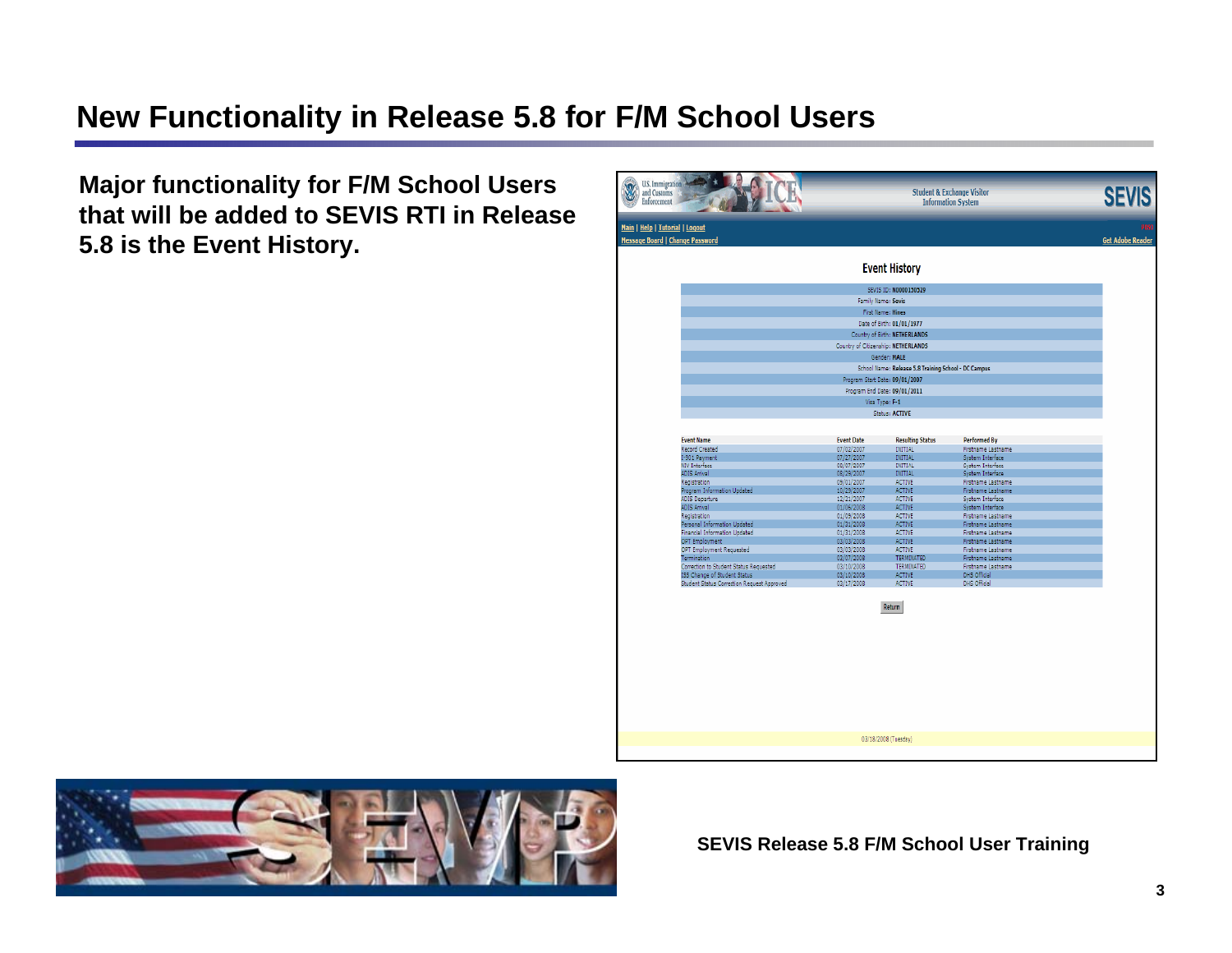**The Event History page will provide the PDSO/DSO the ability to view the history of events recorded in SEVIS. Event History will be available for students and dependents that are currently or were previously associated with the school user's campus.**



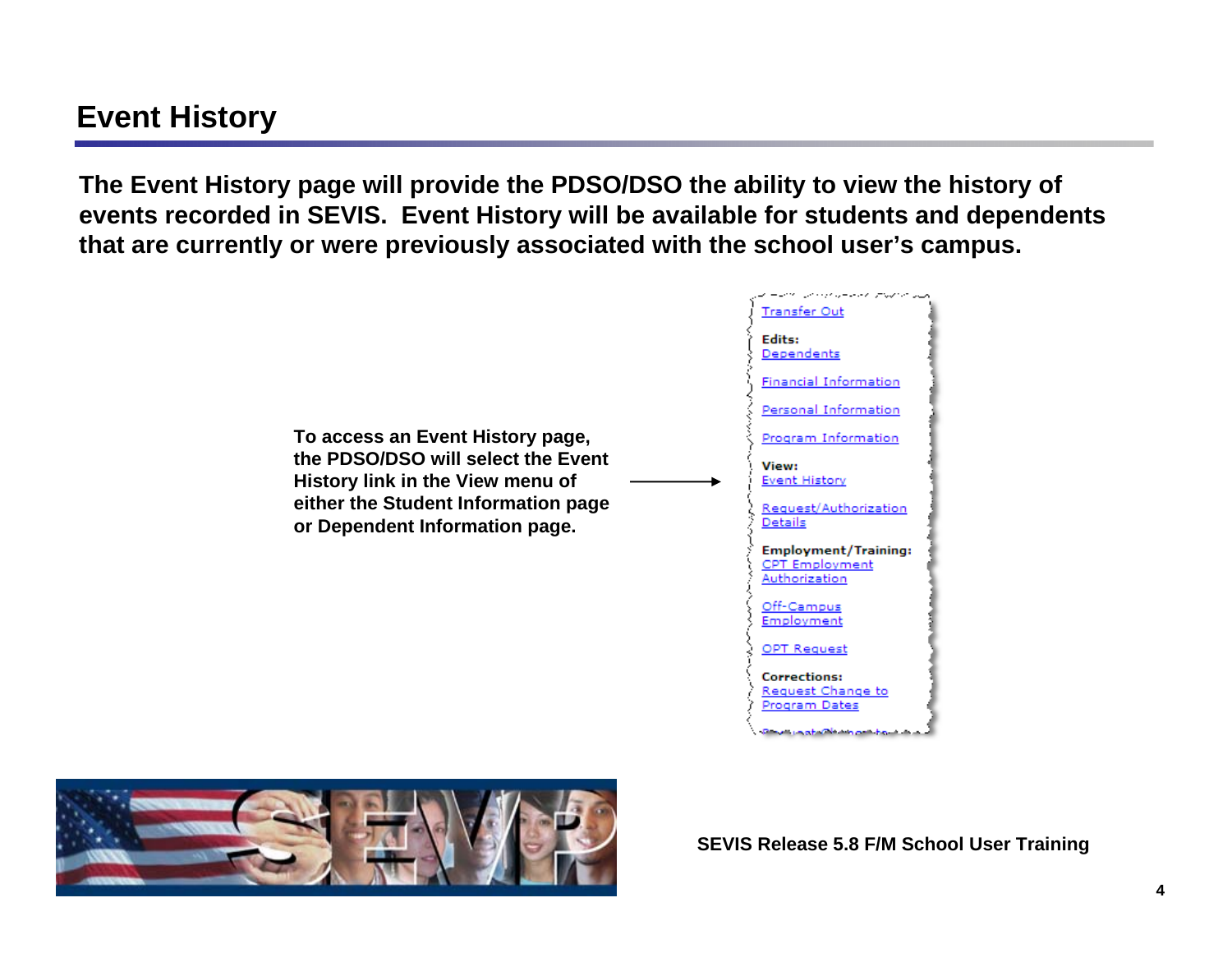**Four data elements will be provided to the PDSO/DSO on the Event History pages:**

- **Event Name – The name of the event that was performed.**
- **Event Date – The date the event was recorded.**
- **Resulting Status – If the student and/or dependent status changed via the event, the new status will be listed; otherwise, the status at the time of the event will display.**
- **Performed By – The specific school user, general Department of Homeland Security (DHS) user, interfacing system, or maintenance job which performed the event.**

| アメリカン アルティアルティアンディア アール・ソフト アール・アール ファイン・コント アイアイアー・アール アールアール ファイト・アール アール・アール アール・アール クリー・アール アール・アール アール・アール アール・アール |                   |                         |                   |
|-------------------------------------------------------------------------------------------------------------------------|-------------------|-------------------------|-------------------|
| <b>Event Name</b>                                                                                                       | <b>Event Date</b> | <b>Resulting Status</b> | л<br>Performed By |
|                                                                                                                         |                   |                         |                   |

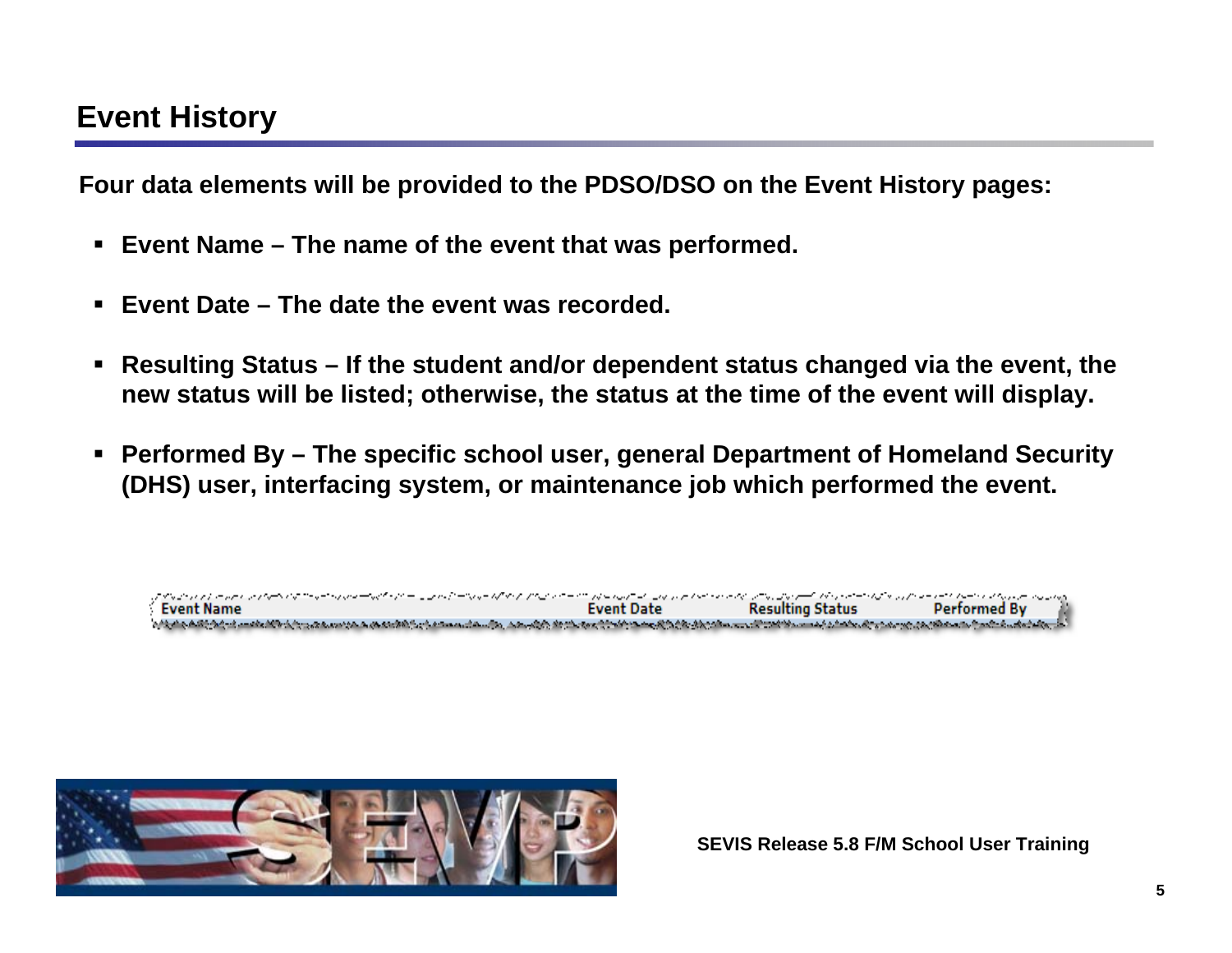**Slides six through ten provide a high level sample of events that occur and how each event will be recorded to create a student Event History. Not all student records will follow this pattern; this is just a general overview of how the functionality will work.**

**The PDSO/DSO creates and submits the student Form I-20 via SEVIS…**



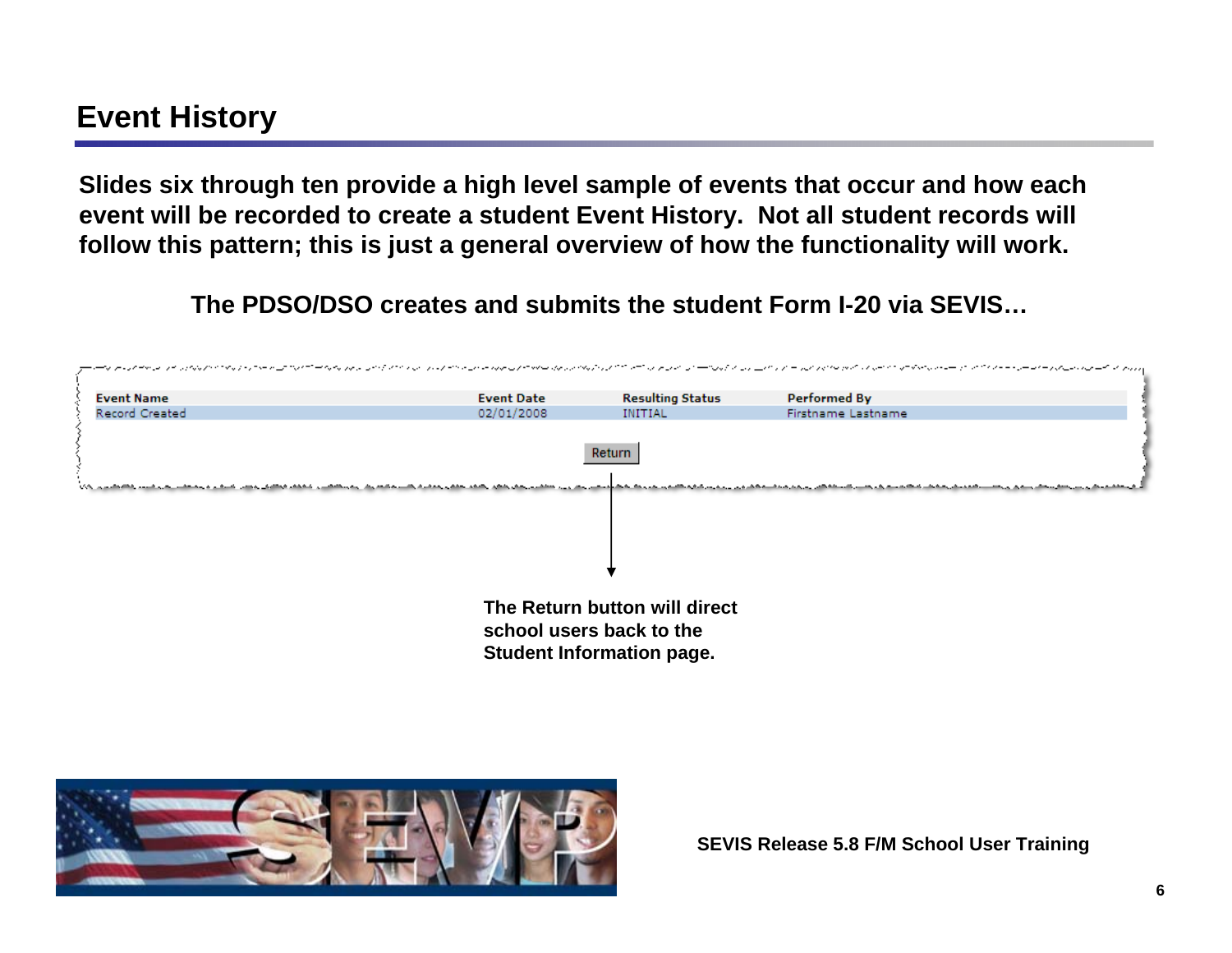**…the student receives the Form I-20 and pays the I-901 Fee…**

|                   |                   |                         | man and which we are all and which we are all and which was a subsequented and and and which we are a sense which we are not as a subsequented and and the property of the property of the sense of the sense of the sense of |
|-------------------|-------------------|-------------------------|-------------------------------------------------------------------------------------------------------------------------------------------------------------------------------------------------------------------------------|
| <b>Event Name</b> | <b>Event Date</b> | <b>Resulting Status</b> | Performed By                                                                                                                                                                                                                  |
| Record Created    | 02/01/2008        | INITIAL                 | Firstname Lastname                                                                                                                                                                                                            |
| I-901 Payment     | 02/21/2008        | INITIAL                 | System Interface                                                                                                                                                                                                              |
|                   |                   | Return                  | <u>. Calimato ala alam kama salah masili masa maka akat akat alam aka kamama kan amalak sana aka aka katan a mana aka a sana a sa aka a sana a sa aka</u>                                                                     |
|                   |                   |                         |                                                                                                                                                                                                                               |

**The Event Name will be short but descriptive to provide the PDSO/DSO an understanding of the event that occurred.**

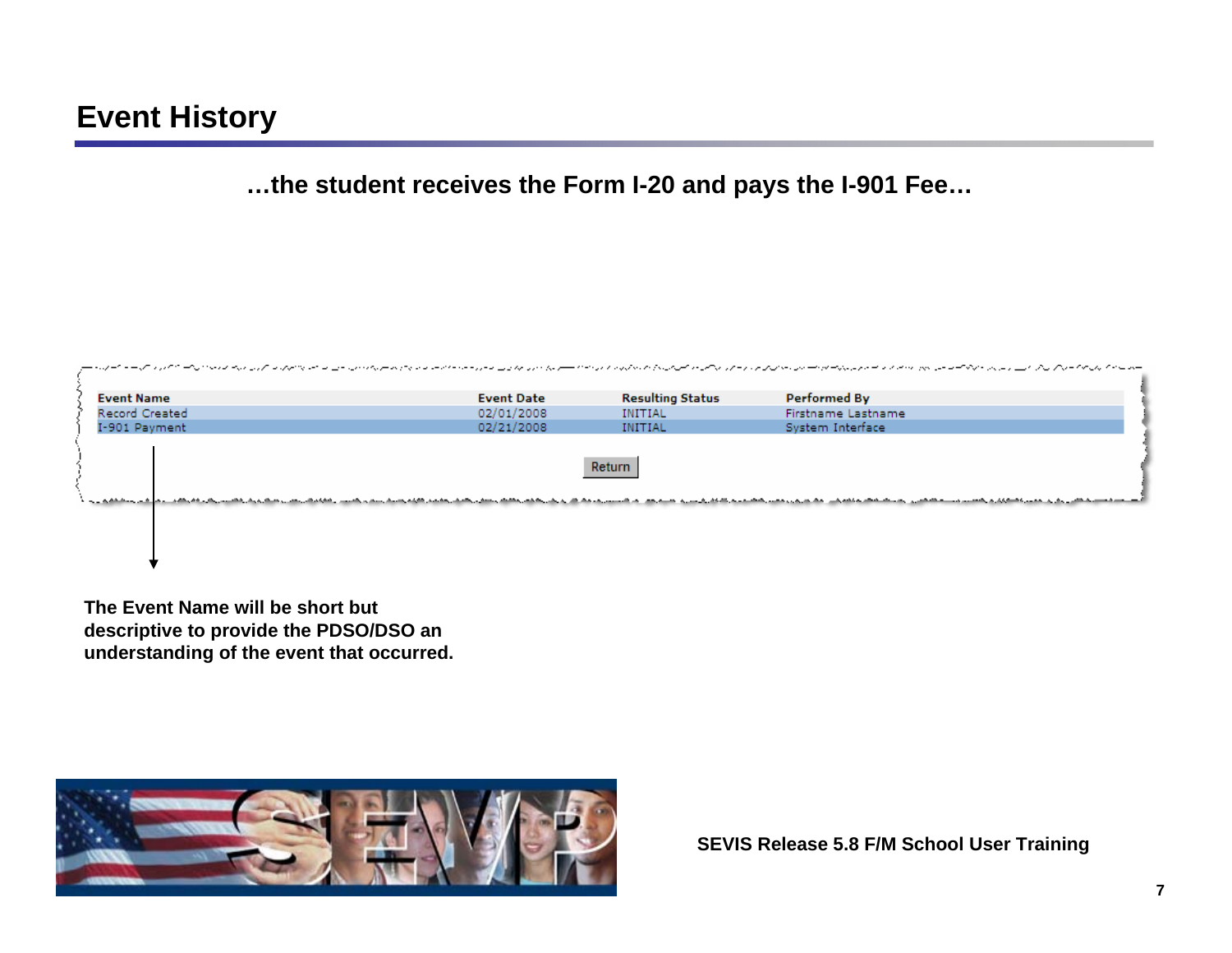**…the student applies, interviews, and is granted a visa by the Consulate…**



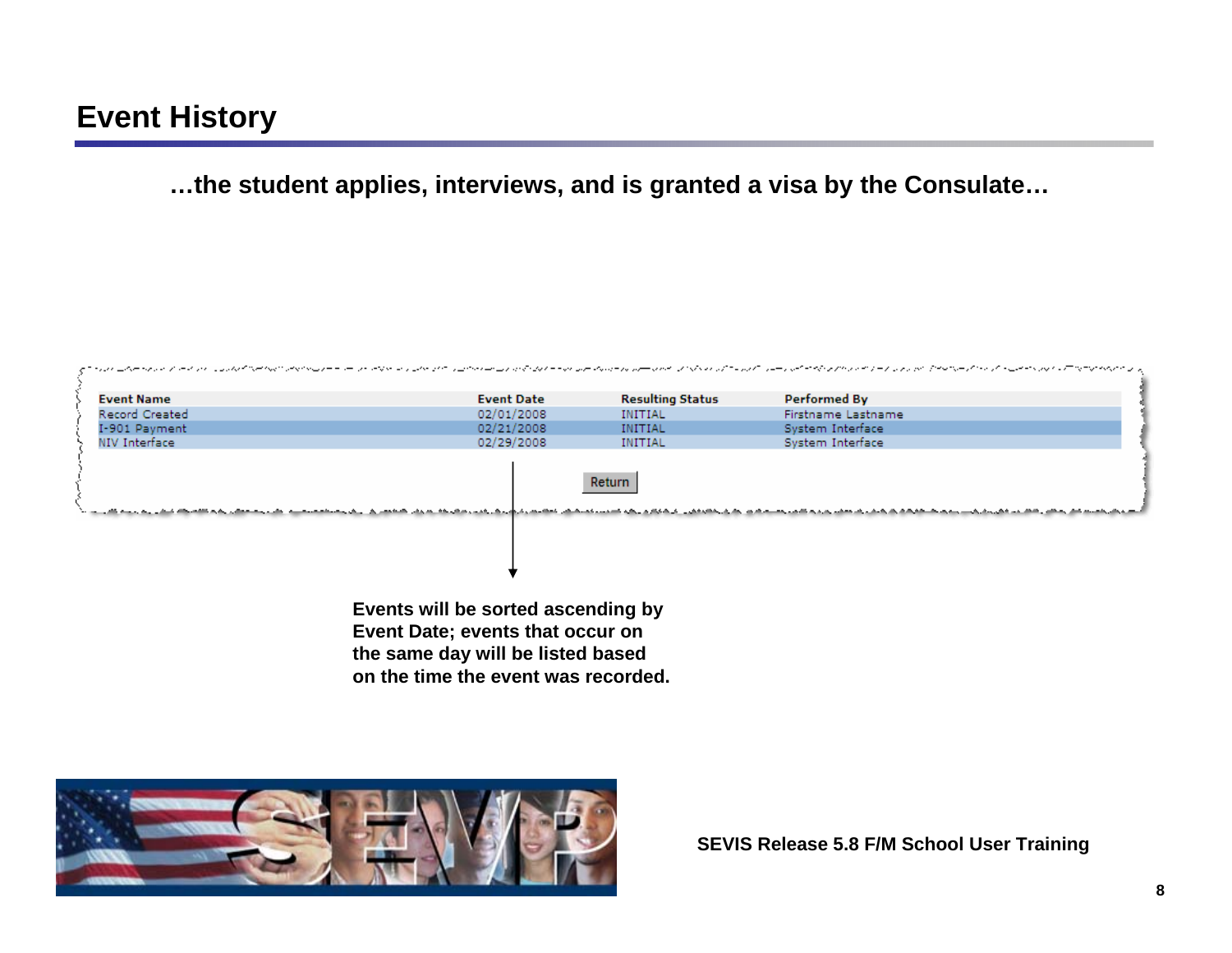**…the student enters the United States via a Port of Entry…**

| <b>Event Name</b> | <b>Event Date</b> | <b>Resulting Status</b> | Performed By                                                                                                                                                                                                                         |
|-------------------|-------------------|-------------------------|--------------------------------------------------------------------------------------------------------------------------------------------------------------------------------------------------------------------------------------|
| Record Created    | 02/01/2008        | INITIAL                 | Firstname Lastname                                                                                                                                                                                                                   |
| I-901 Payment     | 02/21/2008        | INITIAL                 | System Interface                                                                                                                                                                                                                     |
| NIV Interface     | 02/29/2008        | INITIAL                 | System Interface                                                                                                                                                                                                                     |
| ADIS Arrival      | 03/11/2008        | INITIAL                 | System Interface                                                                                                                                                                                                                     |
|                   |                   | Return                  | <u>ind Command and the contraction of the communication of the communication of the communication of the communication of the communication of the communication of the communication of the communication of the communication </u> |

**There will be four possible values in the Performed By field:**

- **First and Last Name of the PDSO/DSO**
- **DHS Official**
- $\blacksquare$ **SEVIS Maintenance**
- $\blacksquare$ **System Interface**

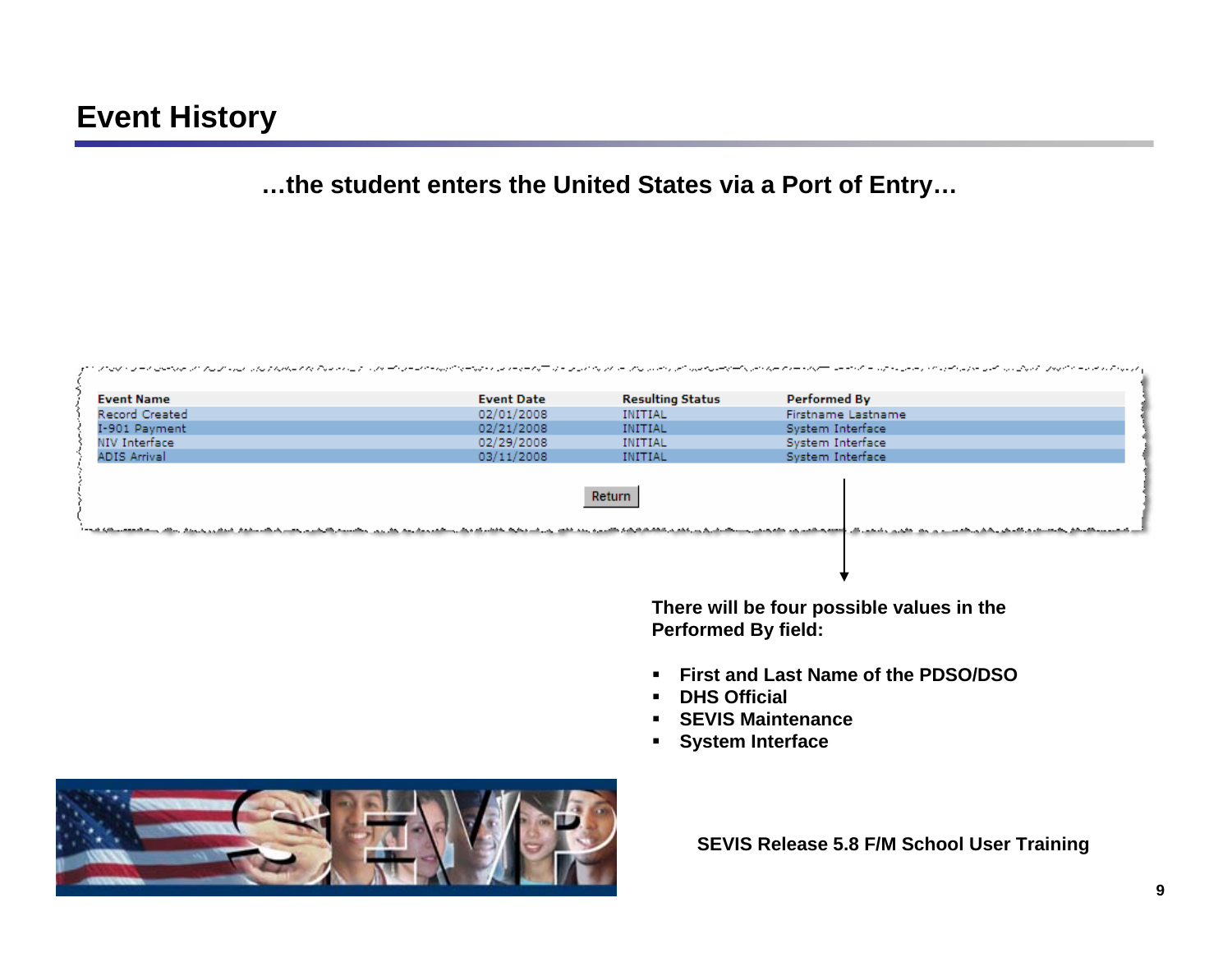**…the student reports to the school and the PDSO/DSO performs a Registration.**

**The student Event History at this campus will continue to build via Actions, Edits, Employment/Training, and/or Corrections submitted by the school's users, DHS user activity, system interface updates, and/or SEVIS maintenance jobs.**



**Via a Registration, the student status will change from Initial to Active status; this is a sample of an event changing the Resulting Status.**

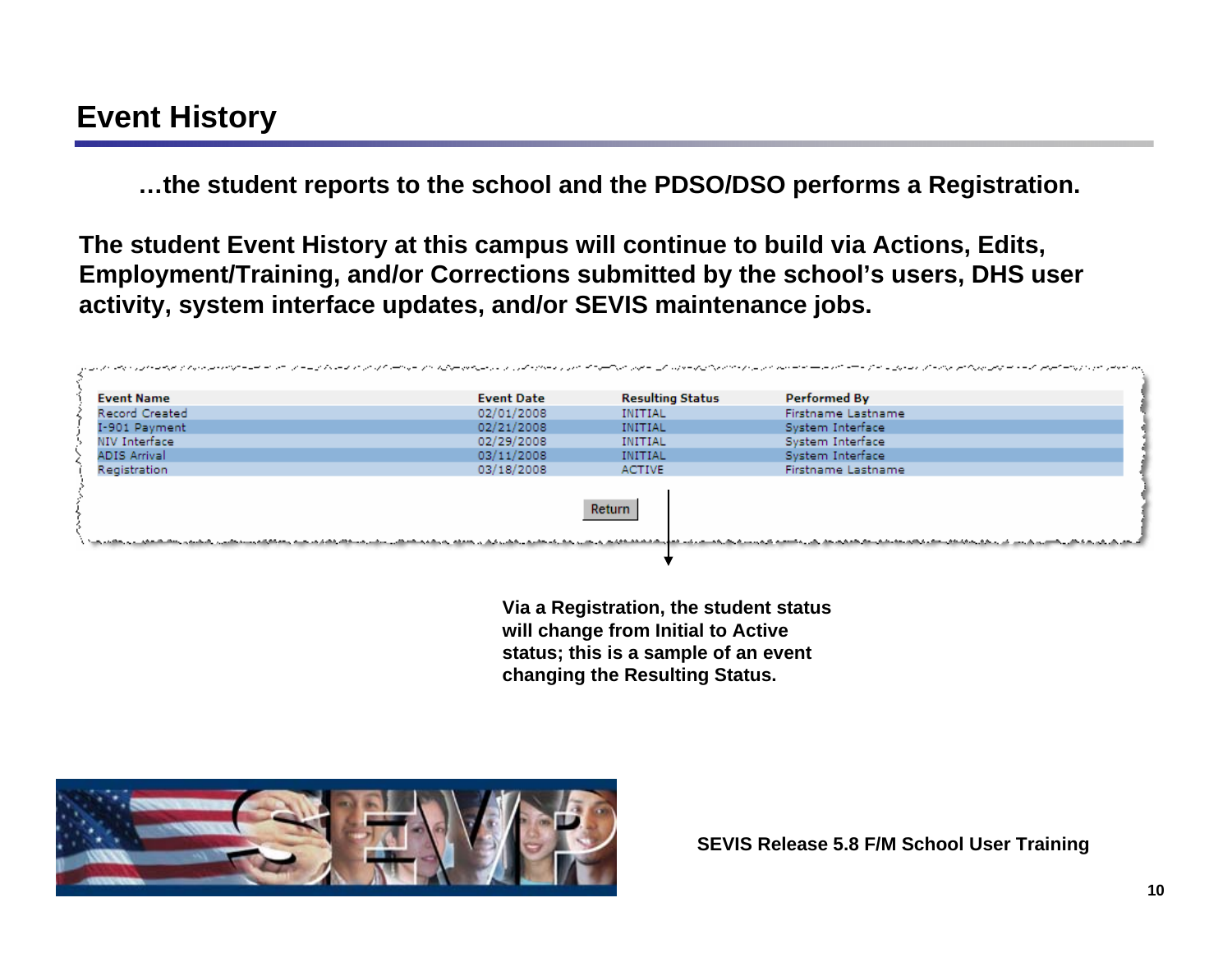**Additional information regarding Event History:**

- **When the Transfer Release Date is reached, Event History will no longer be recorded on the Deactivated status student record at the transfer-out school. All subsequent events will be recorded on the student record at the transfer-in school.**
- **When a Change Education Level is completed, Event History will no longer be recorded on the Deactivated status student record at the previous education level. All subsequent events will be recorded on the student record at new education level.**
- **The functionality for the dependent Event History will follow a similar pattern as the student Event History. However, as there are less events recorded for dependents, the dependent Event History will not be as comprehensive.**

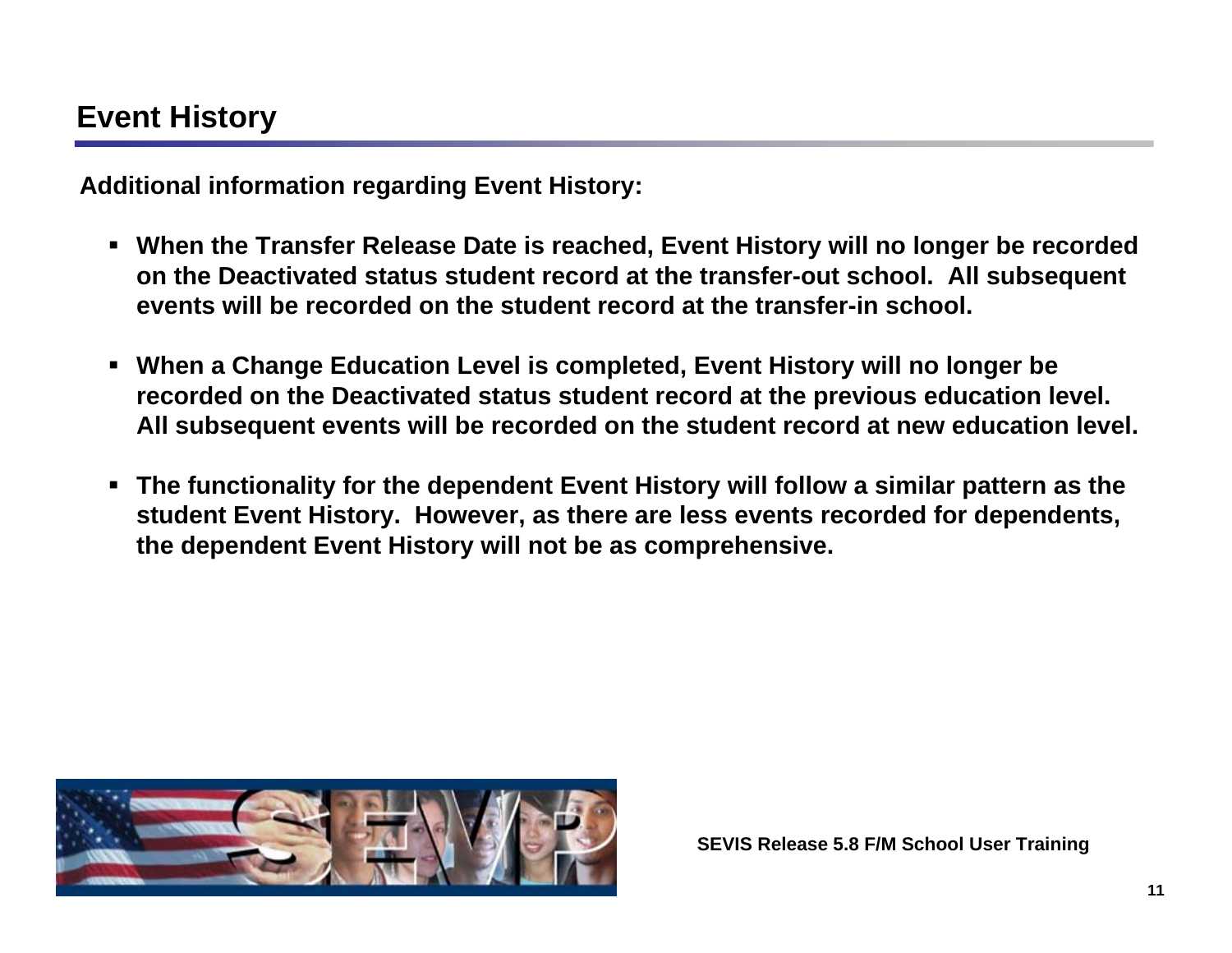#### **New Functionality in Release 5.8 for F/M School Users**

**A second major functionality, for F school users only, that will be added to SEVIS RTI in Release 5.8 is the OPT Extension.**

| U.S. Immigration<br>and Customs<br>Enforcement                     |                                                                                                                                                                  |                                                                                                                            |                                                                                                                                                       | <b>Student &amp; Exchange Visitor</b><br><b>Information System</b>                                                                                                                                                                                                                                                                                                                                                                                                                                                                                                                                                                                                                            | <b>SEVIS</b>            |
|--------------------------------------------------------------------|------------------------------------------------------------------------------------------------------------------------------------------------------------------|----------------------------------------------------------------------------------------------------------------------------|-------------------------------------------------------------------------------------------------------------------------------------------------------|-----------------------------------------------------------------------------------------------------------------------------------------------------------------------------------------------------------------------------------------------------------------------------------------------------------------------------------------------------------------------------------------------------------------------------------------------------------------------------------------------------------------------------------------------------------------------------------------------------------------------------------------------------------------------------------------------|-------------------------|
| Main   Help   Tutorial   Logout<br>Message Board   Change Password |                                                                                                                                                                  |                                                                                                                            |                                                                                                                                                       |                                                                                                                                                                                                                                                                                                                                                                                                                                                                                                                                                                                                                                                                                               | <b>Get Adobe Reader</b> |
|                                                                    | Release 5.8 Training School                                                                                                                                      |                                                                                                                            |                                                                                                                                                       |                                                                                                                                                                                                                                                                                                                                                                                                                                                                                                                                                                                                                                                                                               |                         |
|                                                                    |                                                                                                                                                                  |                                                                                                                            | <b>Extend OPT Employment</b>                                                                                                                          |                                                                                                                                                                                                                                                                                                                                                                                                                                                                                                                                                                                                                                                                                               |                         |
|                                                                    | OPT are available at www.ice.gov/sevis (the SEVP Web site).                                                                                                      |                                                                                                                            |                                                                                                                                                       | Prior to recommending a 17-month extension for Optional Practical Training (OPT), you must ensure the student earned a STEM designated bachelors, masters, or doctorate degree. The STEM Designated Degree Program List is<br>available at www.ice.gov/sevis (the SEVP Web site). These students are also subject to the requirements found in the Code of Federal Regulations, Title 8, Sections 214.2(f)(10) to (f)(13). Your school must continue to main<br>records on the student for the full period of the extension. The details of these rules can be found in the Code of Federal Regulations, Title 8, Sections 214.2(f)(10) to (f)(13). The CFR has been amended and the sections |                         |
|                                                                    |                                                                                                                                                                  |                                                                                                                            |                                                                                                                                                       |                                                                                                                                                                                                                                                                                                                                                                                                                                                                                                                                                                                                                                                                                               |                         |
|                                                                    | 1. Employment Start Date:                                                                                                                                        |                                                                                                                            | Required fields are marked with an asterisk (*).<br>06/01/2008 (MM/DD/YYYY)                                                                           |                                                                                                                                                                                                                                                                                                                                                                                                                                                                                                                                                                                                                                                                                               |                         |
|                                                                    | 2. Employment End Date:                                                                                                                                          |                                                                                                                            | 11/01/2009 (MM/DD/YYYY)                                                                                                                               |                                                                                                                                                                                                                                                                                                                                                                                                                                                                                                                                                                                                                                                                                               |                         |
|                                                                    | 3. * Employer Name:                                                                                                                                              |                                                                                                                            | <b>JEC Inc.</b>                                                                                                                                       |                                                                                                                                                                                                                                                                                                                                                                                                                                                                                                                                                                                                                                                                                               |                         |
|                                                                    | 4. Employer Address:                                                                                                                                             |                                                                                                                            |                                                                                                                                                       |                                                                                                                                                                                                                                                                                                                                                                                                                                                                                                                                                                                                                                                                                               |                         |
|                                                                    | 5. * OPT Comments/Remarks:<br>(Include the student's e-mail address; job title or position; and the<br>supervisor's name and contact information in this field.) | * Address 1: 1 Corporate Drive<br>Address 2:<br>* City: Washington<br>* State: DISTRICT OF COLUMBIA<br>* Zip Code: 20001 - | $\overline{\phantom{a}}$<br>Data from the required "Explain how the<br>employment is related to course work" field<br>on the Add OPT Employment page. | A                                                                                                                                                                                                                                                                                                                                                                                                                                                                                                                                                                                                                                                                                             |                         |
|                                                                    |                                                                                                                                                                  |                                                                                                                            | <b>Extend Employment</b>                                                                                                                              | <b>Reset Values</b><br>Cancel                                                                                                                                                                                                                                                                                                                                                                                                                                                                                                                                                                                                                                                                 |                         |
|                                                                    |                                                                                                                                                                  |                                                                                                                            | 04/06/2008 (Sunday)                                                                                                                                   |                                                                                                                                                                                                                                                                                                                                                                                                                                                                                                                                                                                                                                                                                               |                         |
|                                                                    |                                                                                                                                                                  |                                                                                                                            |                                                                                                                                                       |                                                                                                                                                                                                                                                                                                                                                                                                                                                                                                                                                                                                                                                                                               |                         |

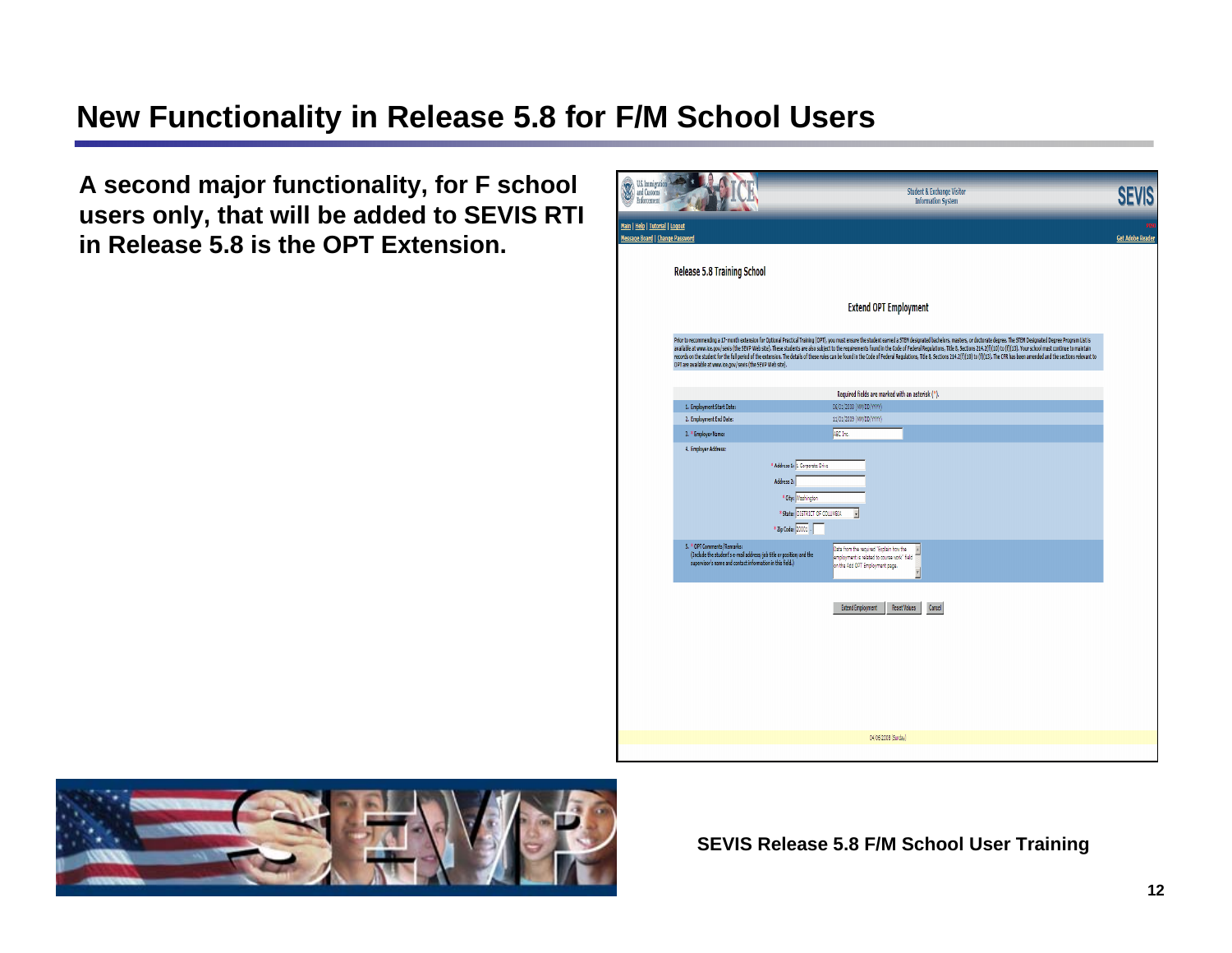#### **OPT Extension**

**A new link, Extend, will be available on the Command menu of the OPT Employment page of an F-1 student record as long as the following criteria are met:**

- **The student education level is Bachelors, Masters, or Doctorate.**
- **The student has a current Approved status post-completion OPT segment.**
- **The student does not have an existing OPT Extension request in Requested, Pending, or Approved status.**

**The PDSO/DSO may use the Extend link to request a 17-month OPT Extension to an Approved status, post-completion OPT segment.**

| <b>Employer Name</b> | army and was a strategy and a strategy and the strategy of the strategy and and the strategy and are all strategy and assume that the strategy of the strategy of the strategy of the strategy of the strategy of the strategy<br><b>Full Time / Part</b><br>Time | <b>Start Date</b> | <b>End Date</b> | <b>Request Status</b>                | <b>Receipt Number</b> | <b>Command</b> |                         |
|----------------------|-------------------------------------------------------------------------------------------------------------------------------------------------------------------------------------------------------------------------------------------------------------------|-------------------|-----------------|--------------------------------------|-----------------------|----------------|-------------------------|
|                      |                                                                                                                                                                                                                                                                   |                   |                 |                                      |                       |                |                         |
| ABC Inc.             | <b>FULL TIME</b>                                                                                                                                                                                                                                                  | 06/01/2007        | 05/31/2008      | <b>APPROVED</b>                      | ABC0123456789         |                | <u>View Edit Extend</u> |
|                      |                                                                                                                                                                                                                                                                   |                   |                 |                                      |                       |                |                         |
|                      |                                                                                                                                                                                                                                                                   |                   |                 |                                      |                       |                |                         |
|                      |                                                                                                                                                                                                                                                                   |                   |                 |                                      |                       |                |                         |
|                      |                                                                                                                                                                                                                                                                   |                   |                 |                                      |                       |                |                         |
|                      |                                                                                                                                                                                                                                                                   |                   |                 | <b>Clicking the Extend link will</b> |                       |                |                         |
|                      |                                                                                                                                                                                                                                                                   |                   |                 |                                      |                       |                |                         |
|                      |                                                                                                                                                                                                                                                                   |                   |                 | direct the school user to the new    |                       |                |                         |
|                      |                                                                                                                                                                                                                                                                   |                   |                 | <b>Extend OPT Employment page.</b>   |                       |                |                         |
|                      |                                                                                                                                                                                                                                                                   |                   |                 |                                      |                       |                |                         |
|                      |                                                                                                                                                                                                                                                                   |                   |                 |                                      |                       |                |                         |

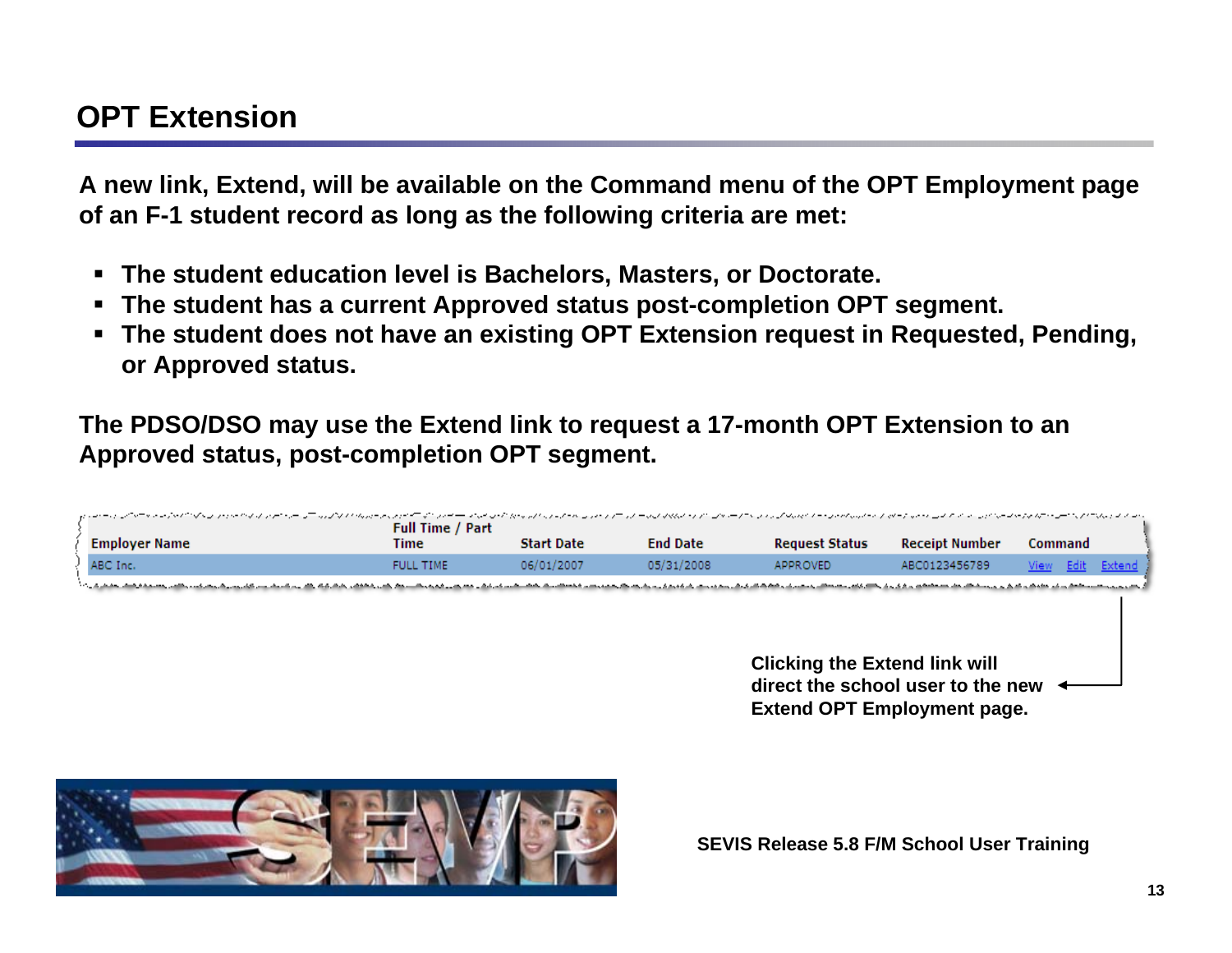#### **OPT Extension**

**On the Extend OPT Employment page, the PDSO/DSO will be provided the following important notice regarding qualifications for OPT Extensions:**

*"Prior to recommending a 17-month extension for Optional Practical Training (OPT), you must ensure the student earned a STEM designated bachelors, masters, or doctorate degree. The STEM Designated Degree Program List is available at www.ice.gov/sevis (the SEVP Web site). These students are also subject to the requirements found in the Code of Federal Regulations, Title 8, Sections 214.2(f)(10) to (f)(13). Your school must continue to maintain records on the student for the full period of the extension. The details of these rules can be found in the Code of Federal Regulations, Title 8, Sections 214.2(f)(10) to (f)(13). The CFR has been amended and the sections relevant to OPT are available at www.ice.gov/sevis (the SEVP Web site)."*

**School users must ensure that the F-1 student meets these requirements. If a nonqualified F-1 student submits a Form I-765 for an OPT Extension to a United States Citizenship and Immigration Services (USCIS) Service Center, the application will be denied and the filing fee will NOT be refunded.**

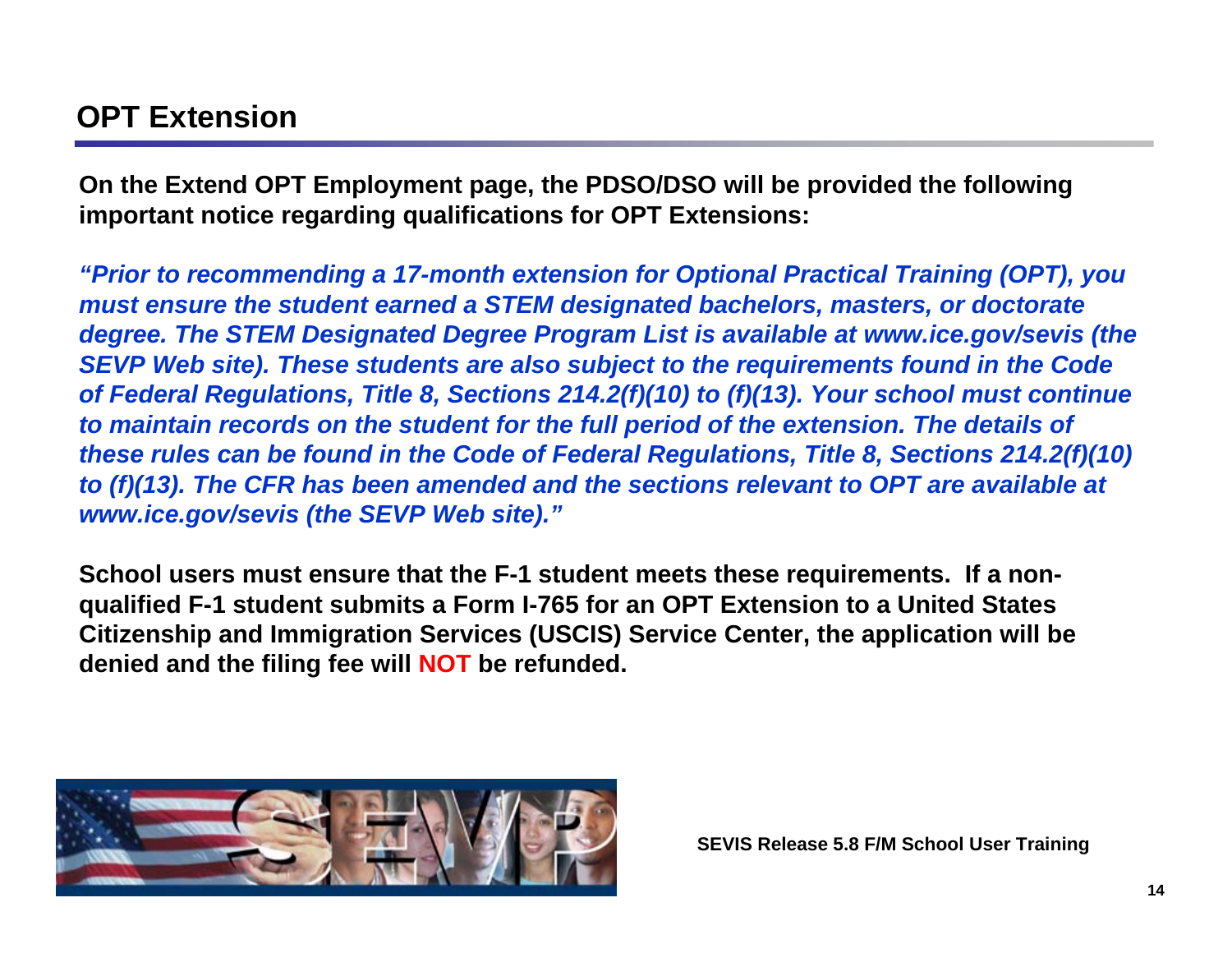#### **OPT Extension**

**School officials will not have the option to enter employment dates for OPT Extension requests. The OPT Extension employment start date will be pre-filled with the date after the employment end date of the current Approved OPT segment on which the OPT Extension is being requested; the OPT Extension employment end date will be pre-filled as 17 months from the OPT Extension employment start date.**

| والمواضحون وبالمتواجه والمسترد والمستعمل والمستراد والمستوليات المرادي والمستريان والمرادي والمستور والمستور والمستور والمستورد والمستور والمستورد والمستور والمستورد والمستور والمستور والمستور والمستور والمستور والمستور وا                                                                                                                                                                                                                                                                                                                      |                                                                                                                            | <b>Extend OPT Employment</b>                                                                                                                          |                               |                                                                                                                                                                                                                              |
|-----------------------------------------------------------------------------------------------------------------------------------------------------------------------------------------------------------------------------------------------------------------------------------------------------------------------------------------------------------------------------------------------------------------------------------------------------------------------------------------------------------------------------------------------------|----------------------------------------------------------------------------------------------------------------------------|-------------------------------------------------------------------------------------------------------------------------------------------------------|-------------------------------|------------------------------------------------------------------------------------------------------------------------------------------------------------------------------------------------------------------------------|
| or to recommending a 17-month extension for Optional Practical Training (OPT), you must ensure the student earned a STEM designated bachelors,<br>ailable at www.ice.gov/sevis (the SEVP Web site). These students are also subject to the requirements found in the Code of Federal Requlations, Tit<br>cords on the student for the full period of the extension. The details of these rules can be found in the Code of Federal Regulations, Title 8, Sections $\it i$<br><sup>)</sup> T are available at www.ice.gov/sevis (the SEVP Web site). |                                                                                                                            |                                                                                                                                                       |                               |                                                                                                                                                                                                                              |
|                                                                                                                                                                                                                                                                                                                                                                                                                                                                                                                                                     |                                                                                                                            | Required fields are marked with an asterisk (*).                                                                                                      |                               |                                                                                                                                                                                                                              |
| 1. Employment Start Date:<br>2. Employment End Date:                                                                                                                                                                                                                                                                                                                                                                                                                                                                                                |                                                                                                                            | 06/01/2008 (MM/DD/YYYY)<br>11/01/2009 (MM/DD/YYYY)                                                                                                    |                               |                                                                                                                                                                                                                              |
| 3. * Employer Name:                                                                                                                                                                                                                                                                                                                                                                                                                                                                                                                                 |                                                                                                                            | ABC Inc.                                                                                                                                              |                               | The Employer Name, Employer Address,                                                                                                                                                                                         |
| 4. Employer Address:                                                                                                                                                                                                                                                                                                                                                                                                                                                                                                                                | * Address 1: 1 Corporate Drive<br>Address 2:<br>* City: Washington<br>* State: DISTRICT OF COLUMBIA<br>* Zip Code: 20001 - |                                                                                                                                                       |                               | and OPT Comments/Remarks fields will<br>be required. The OPT<br>Comments/Remarks field will be pre-<br>filled with data from the current<br><b>Approved OPT segment; the Employer</b><br>Name and/or Employer Address fields |
| 5. * OPT Comments/Remarks:<br>(Include the student's e-mail address; job title or position; and the<br>supervisor's name and contact information in this field.)                                                                                                                                                                                                                                                                                                                                                                                    |                                                                                                                            | Data from the required "Explain how the<br>employment is related to course work" field<br>on the Add OPT Employment page.<br><b>Extend Employment</b> | <b>Reset Values</b><br>Cancel | may also be pre-filled if data is available.                                                                                                                                                                                 |
|                                                                                                                                                                                                                                                                                                                                                                                                                                                                                                                                                     | نگال کے معصوم ریاستان پر رواں کا مناقب کا راجعہ رکھتا ہے۔ اس کا روز پھیلان رکھا کا مقصصہ ریاستان کے ساتھ مقصد پ            |                                                                                                                                                       |                               |                                                                                                                                                                                                                              |

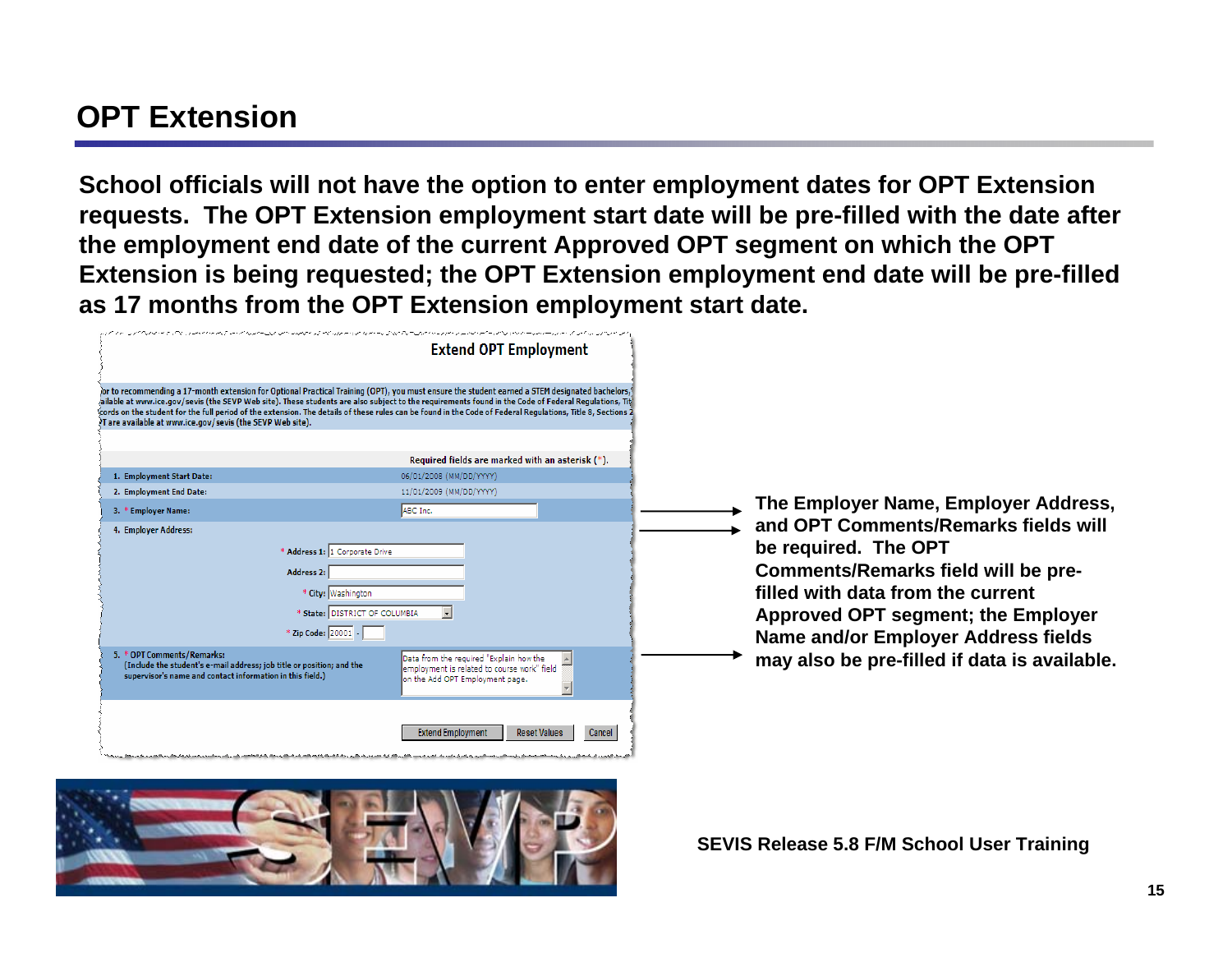**Additional information regarding the OPT Extension functionality:**

- **Upon submission of the OPT Extension request, any future date Requested status and/or Pending status OPT requests on the F-1 student record will automatically be canceled.**
- **The PDSO/DSO should print the Form I-20 and provide it to the F-1 student to include with the other required documentation when filing a Form I-765 with a USCIS Service Center.**
- **Requested status, Pending status, and current or future Approved status OPT Extensions will print in the Current Authorizations section on page 3 of the F-1 student Form I-20.**
- **Once an F-1 student has an Approved status OPT Extension, another extension may not be requested for that student.**
- **If an F-1 student is approved for an OPT Extension yet had not utilized the available 12 moths of OPT, the remaining time from the 12-month OPT allotment is forfeited.**

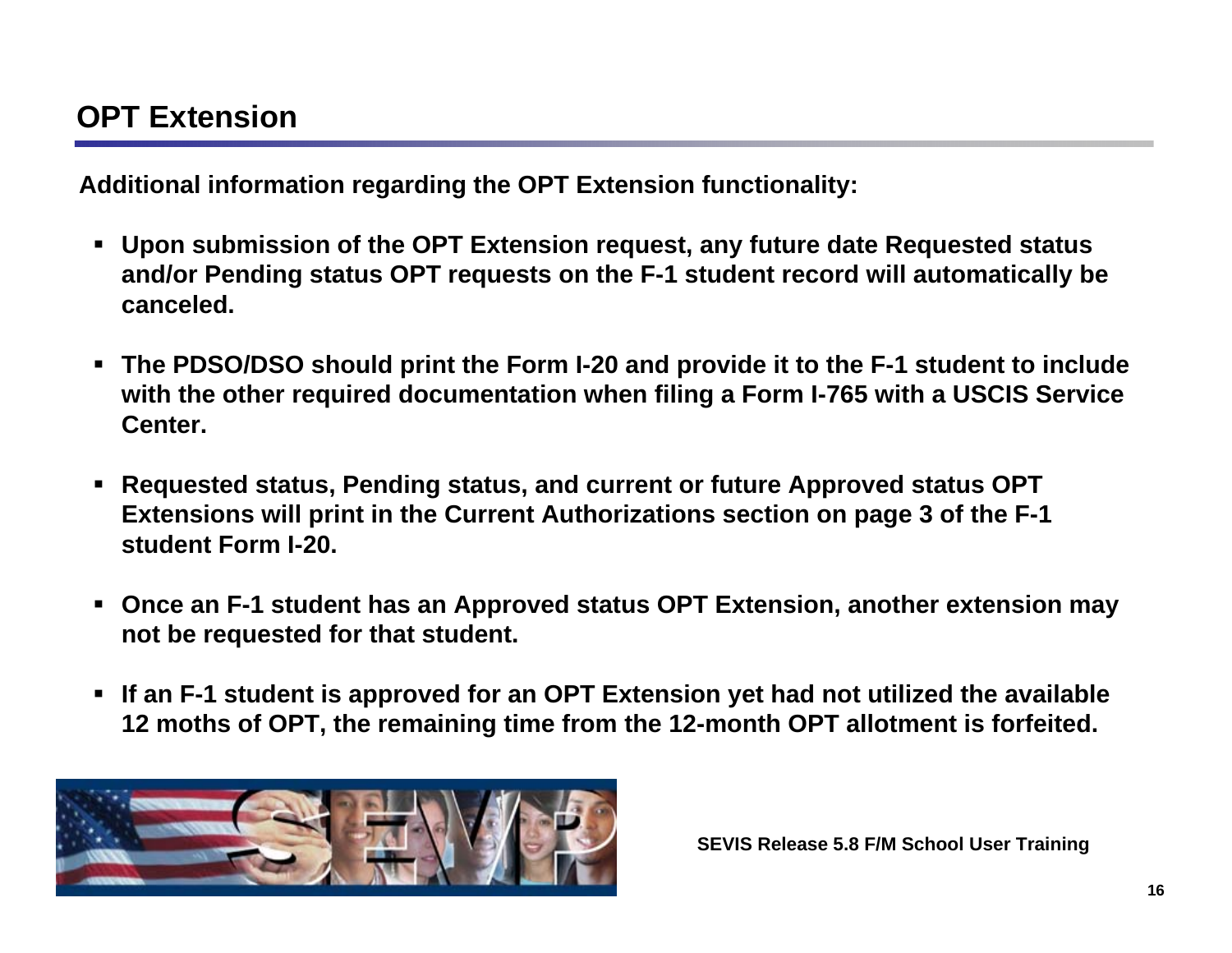### **Additional New Functionality in Release 5.8 for F/M School Users**

**The following additional new functionality for F/M School Users will be added to SEVIS RTI with Release 5.8:**

- **Requested Status**
- **Transfer History**

| U.S. Immigration<br>Ω<br>Enforcement                                                      |                                      |                                                                                                                                                             |                      |                            | <b>Student &amp; Exchange Visitor</b><br><b>Information System</b> |                      |                                                               |                               | <b>SEVIS</b>            |
|-------------------------------------------------------------------------------------------|--------------------------------------|-------------------------------------------------------------------------------------------------------------------------------------------------------------|----------------------|----------------------------|--------------------------------------------------------------------|----------------------|---------------------------------------------------------------|-------------------------------|-------------------------|
| Main   Help   Tutorial   Logout<br>Message Board   Change Password                        |                                      |                                                                                                                                                             |                      |                            |                                                                    |                      |                                                               |                               | <b>Get Adobe Reader</b> |
|                                                                                           |                                      | <b>Listing of Schools</b><br>* Indicates an alert for that school<br>@ Indicates that the PDSO of the main campus has to apply/pay fees for recertification |                      |                            |                                                                    |                      |                                                               |                               |                         |
| Release 5.8 Training School<br>Release 5.8 Training School<br>Release 5.8 Training School | COS Campus<br>DC Campus<br>PA Campus | Colorado Springs, CO<br>Washington, DC<br>University Park, PA                                                                                               | PDSO<br>PDSO<br>PDSO | Search<br>Search<br>Search | <b>New Student</b><br><b>New Student</b><br><b>New Student</b>     | * Alerts<br>* Alerts | <b>Student Lists</b><br>Student Lists<br><b>Student Lists</b> | Reports<br>Reports<br>Reports |                         |
|                                                                                           |                                      | 03/20/2008 (Thursday)                                                                                                                                       |                      |                            |                                                                    |                      |                                                               |                               |                         |

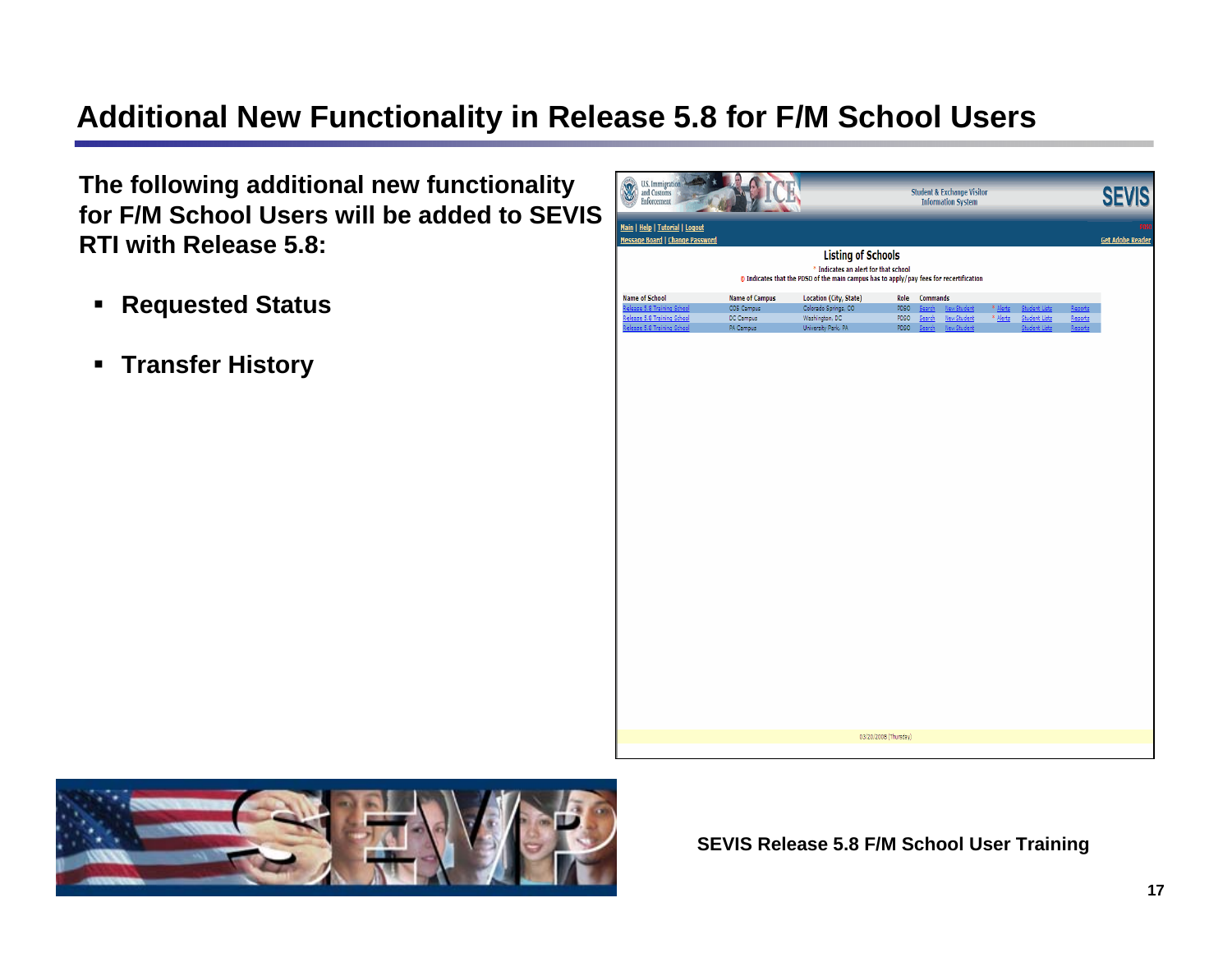**Requested will be the default status when school users submit any of the following request types in SEVIS:**

- **Optional Practical Training (OPT)**
- $\blacksquare$ **Off-Campus Employment**
- **M-1 Transfer**
- **M-1 Extension**

**The student request will only change to Pending status when SEVIS receives notification from the Computer Linked Application Information Management System (CLAIMS) that the student application, along with the required fee, has been accepted and entered into CLAIMS by a USCIS Service Center.**

*Note: On this slide, as well as the following five slides covering Requested status, all references to OPT requests also apply to OPT Extension requests.*

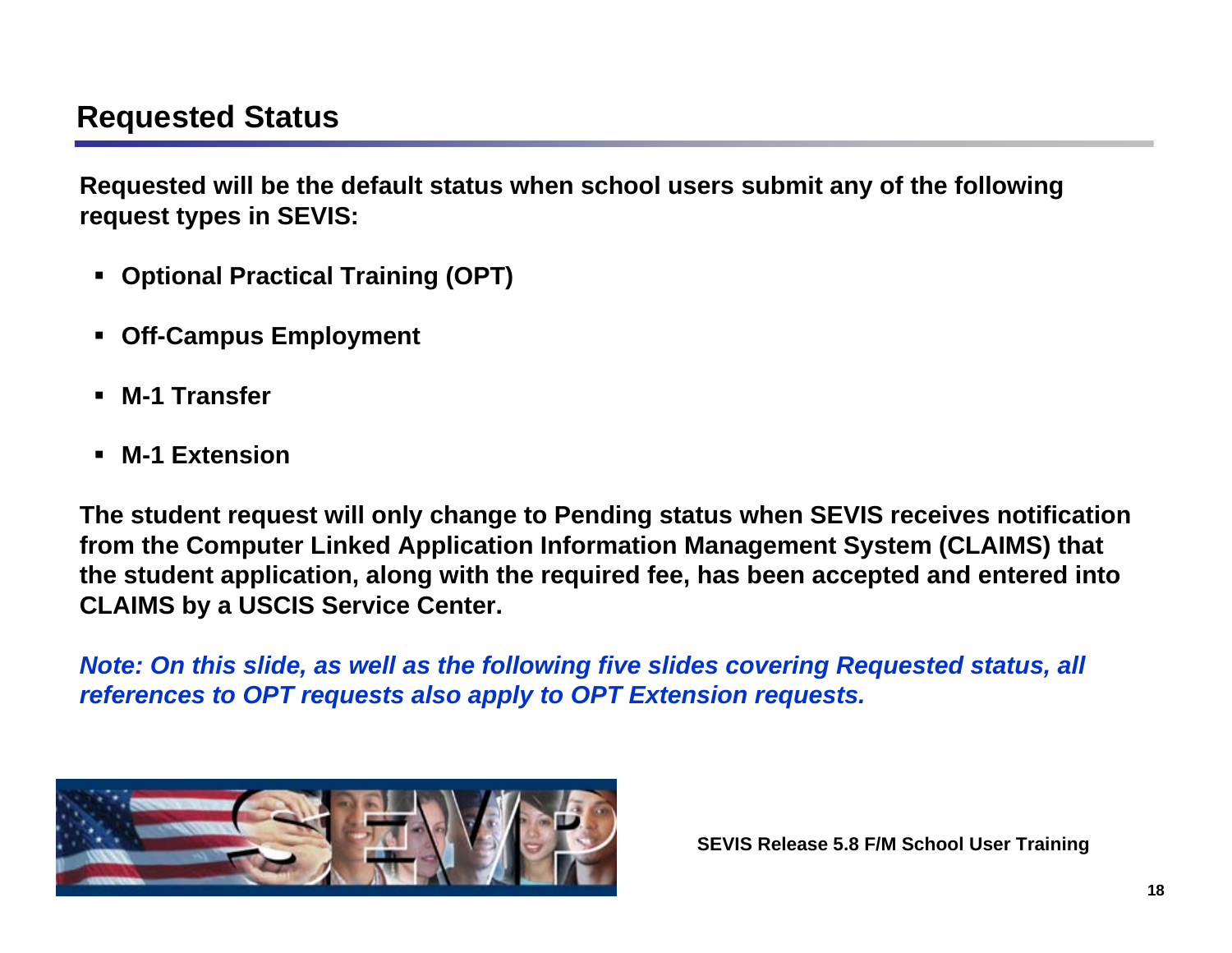**The PDSO/DSO will have the option to cancel student requests in Requested status as follows:**

- **OPT – Via the Cancel Request link on the OPT Employment page.**
- $\blacksquare$  **Off-Campus Employment – Via the Cancel Request link on the Off-Campus Employment page.**
- $\blacksquare$ **M-1 Extension – Via the Cancel Extend Program link on the Student Information page.**
- **M-1 Transfer – Via the Cancel Transfer link on the Student Information page (***Note: May only be performed by the transfer-out school before the Transfer Release Date***).**

**These request types may also be canceled by a SEVIS maintenance job after a period of 180 days in Requested status.**

*Note: Once a CLAIMS update has set a student request to Pending status, it may no longer be canceled by either the PDSO/DSO or the SEVIS maintenance job.*

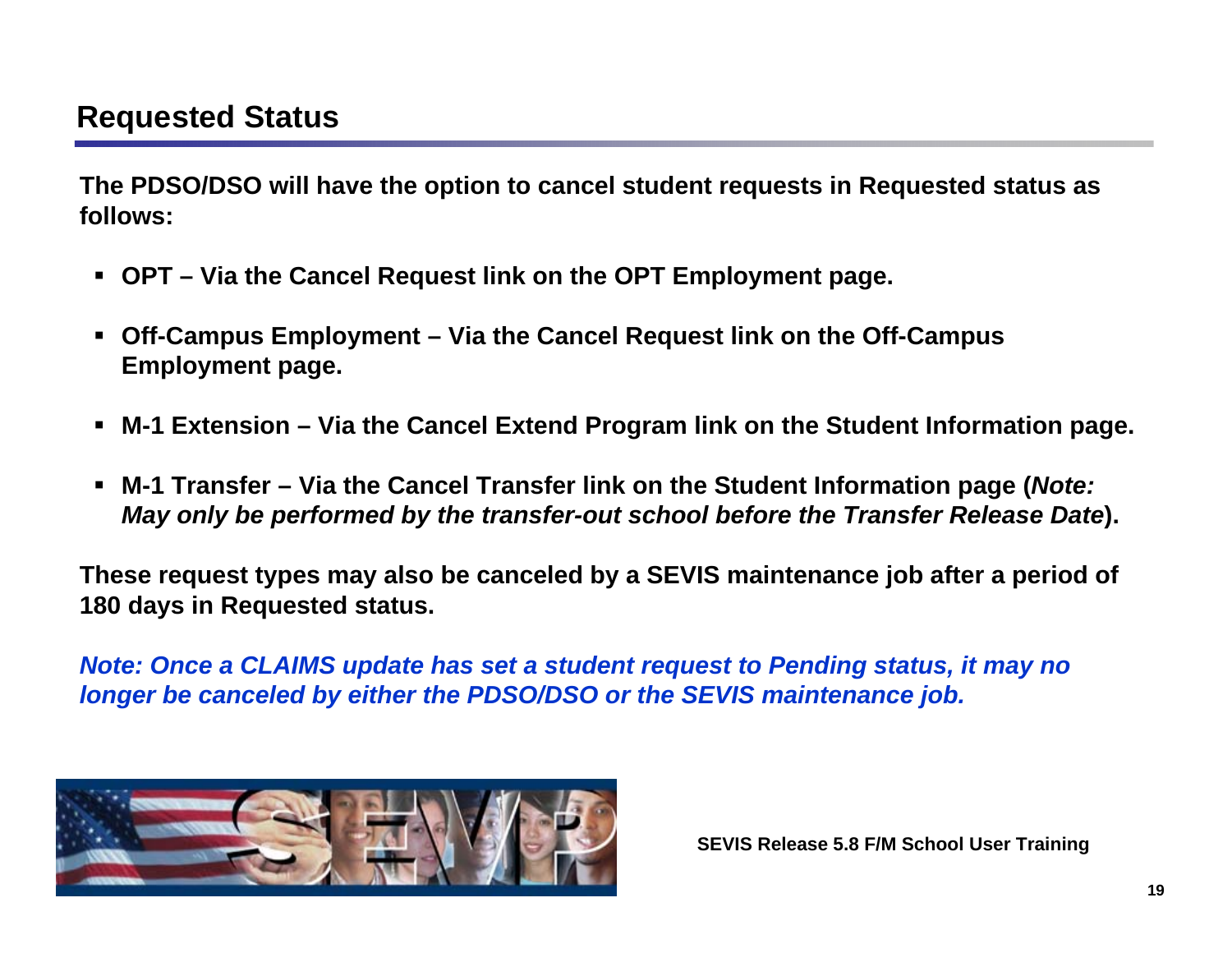**A new Student Alert, Students With Requests in Requested Status Over 90 Days, will be added. This new alert will notify school users of OPT, Off-Campus Employment, M-1 Extension, and/or M-1 Transfer student requests that have been in Requested status more than 90 days.**

|                  |                     |                                                                        |                   | <b>Students With Requests in Requested Status Over 90 Days</b> |                         |
|------------------|---------------------|------------------------------------------------------------------------|-------------------|----------------------------------------------------------------|-------------------------|
| Return to Alerts |                     |                                                                        |                   |                                                                |                         |
| <b>SEVIS ID</b>  | Visa<br><b>Type</b> | <b>Family Name</b>                                                     | <b>First Name</b> | <b>Request Type</b>                                            | <b>Request Date</b>     |
| N0000150534      | $F-1$               | Sevis                                                                  | Len.              | Off-Campus Employment                                          | 12/17/2007              |
| N0000151025      | $F-1$               | Sevis                                                                  | Olivia            | OPT                                                            | 12/20/2007              |
| N0000150546      | $M-1$               | Sevis:                                                                 | Tammy             | Transfer                                                       | 12/07/2007              |
| N0000150548      | $M-1$               | Sevis                                                                  | Victor            | Extension                                                      | 12/24/2007              |
|                  |                     | <u>، کاٹھ کے حکاظ کے کہ کوئی میں کہتے گئے جس کے لیے بھی کہ کوئی جو</u> |                   |                                                                |                         |
|                  |                     | Alert records will be<br>sorted ascending by                           |                   |                                                                | The date the<br>student |

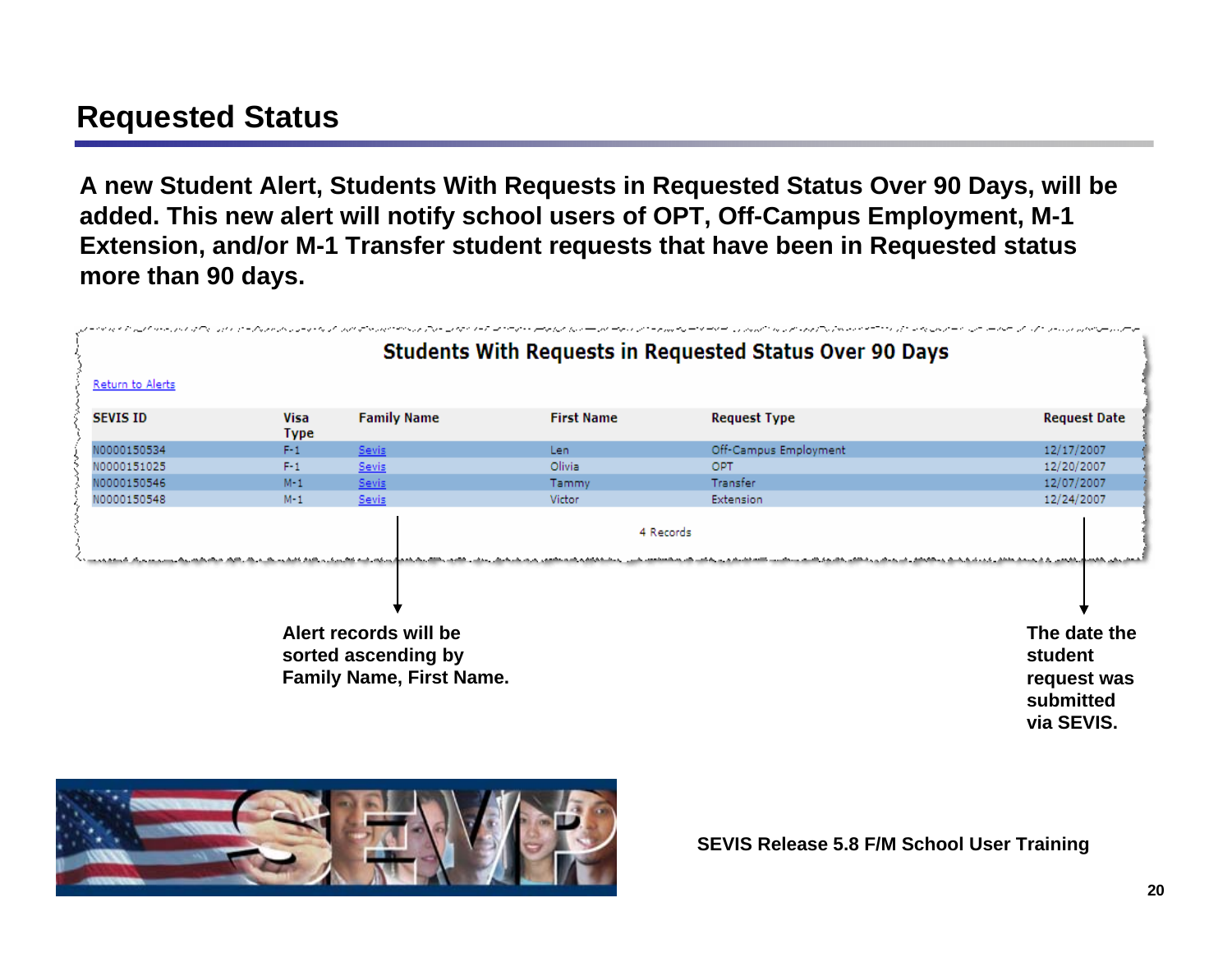**Three Student Lists will be renamed, as outlined in the below table, as they will now include Off-Campus Employment, OPT, and M-1 Extension student requests in Requested status.**

| <b>Student List previously titled</b>               | Will be renamed                                                         |
|-----------------------------------------------------|-------------------------------------------------------------------------|
| <b>Students With Pending or Approved Off-Campus</b> | <b>Students With Requested, Pending, or Approved</b>                    |
| <b>Employment</b>                                   | <b>Off-Campus Employment</b>                                            |
| <b>Students With Pending or Approved Optional</b>   | <b>Students With Requested, Pending, or Approved</b>                    |
| <b>Practical Training (OPT)</b>                     | <b>Optional Practical Training (OPT)</b>                                |
| <b>Students With a Pending Extension Request</b>    | <b>Students With a Requested or Pending Extension</b><br><b>Request</b> |

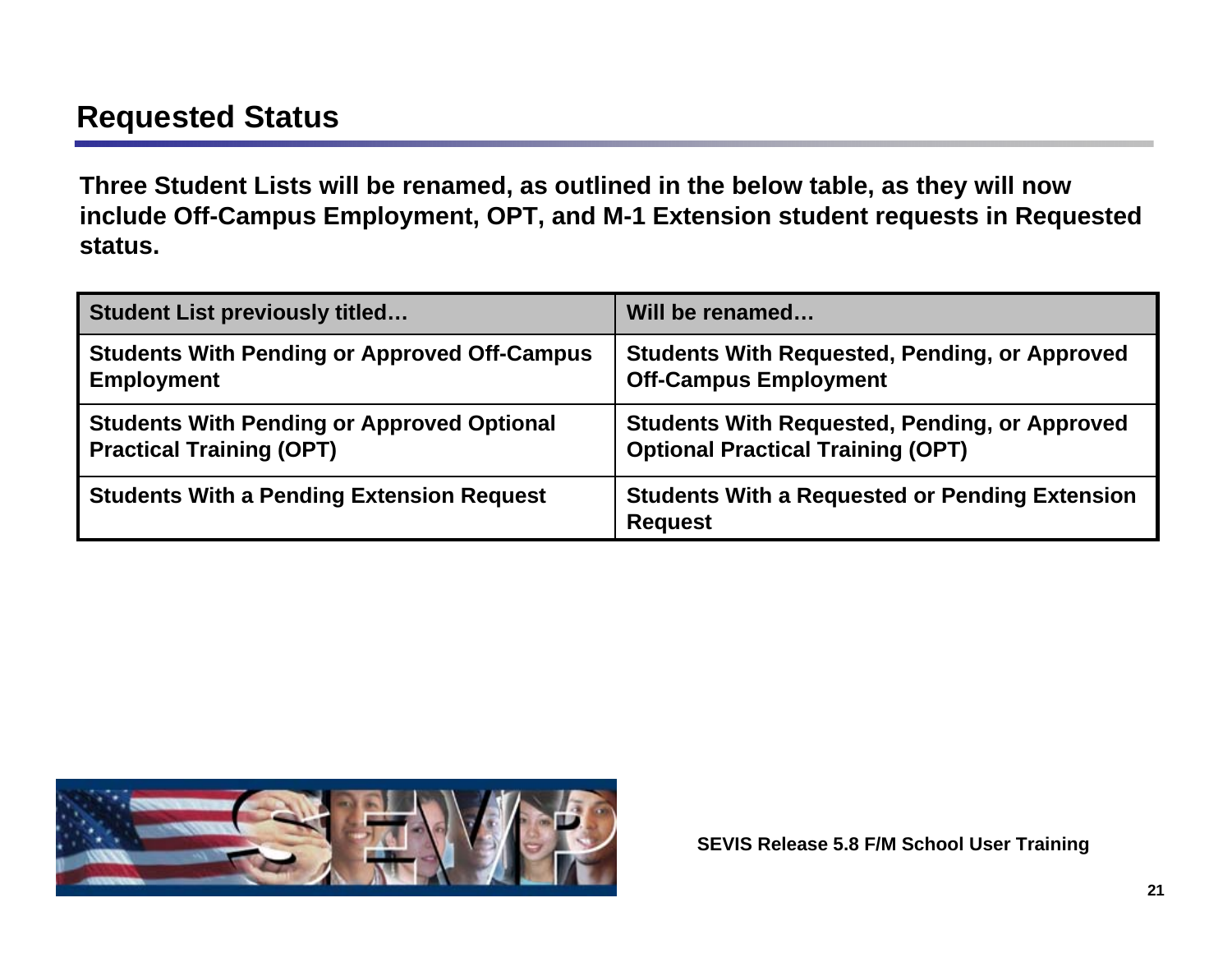**Modifications to the printed student Form I-20, as outlined in the below table, will also be required with the new Requested status.**

| Form I-20 Field                         | <b>Request</b><br><b>Type</b> | <b>Request</b><br><b>Status</b>       | <b>Wording Printed on Form I-20</b>  |                                        |
|-----------------------------------------|-------------------------------|---------------------------------------|--------------------------------------|----------------------------------------|
| Page 1,                                 | $M-1$                         | <b>Requested</b>                      | <b>Program Extension Requested</b>   |                                        |
| Field 3                                 | <b>Extension</b>              | <b>Pending</b>                        | <b>Program Extension Pending</b>     |                                        |
|                                         | <b>OPT</b>                    | <b>Requested</b>                      | <b>OPT Employment Requested</b>      |                                        |
| Page 3,                                 |                               | <b>Pending</b>                        | <b>OPT Employment Pending</b>        |                                        |
| <b>Current</b><br><b>Authorizations</b> |                               | <b>Requested</b><br><b>Off-Campus</b> |                                      | <b>Off-Campus Employment Requested</b> |
|                                         | <b>Employment</b>             | <b>Pending</b>                        | <b>Off-Campus Employment Pending</b> |                                        |

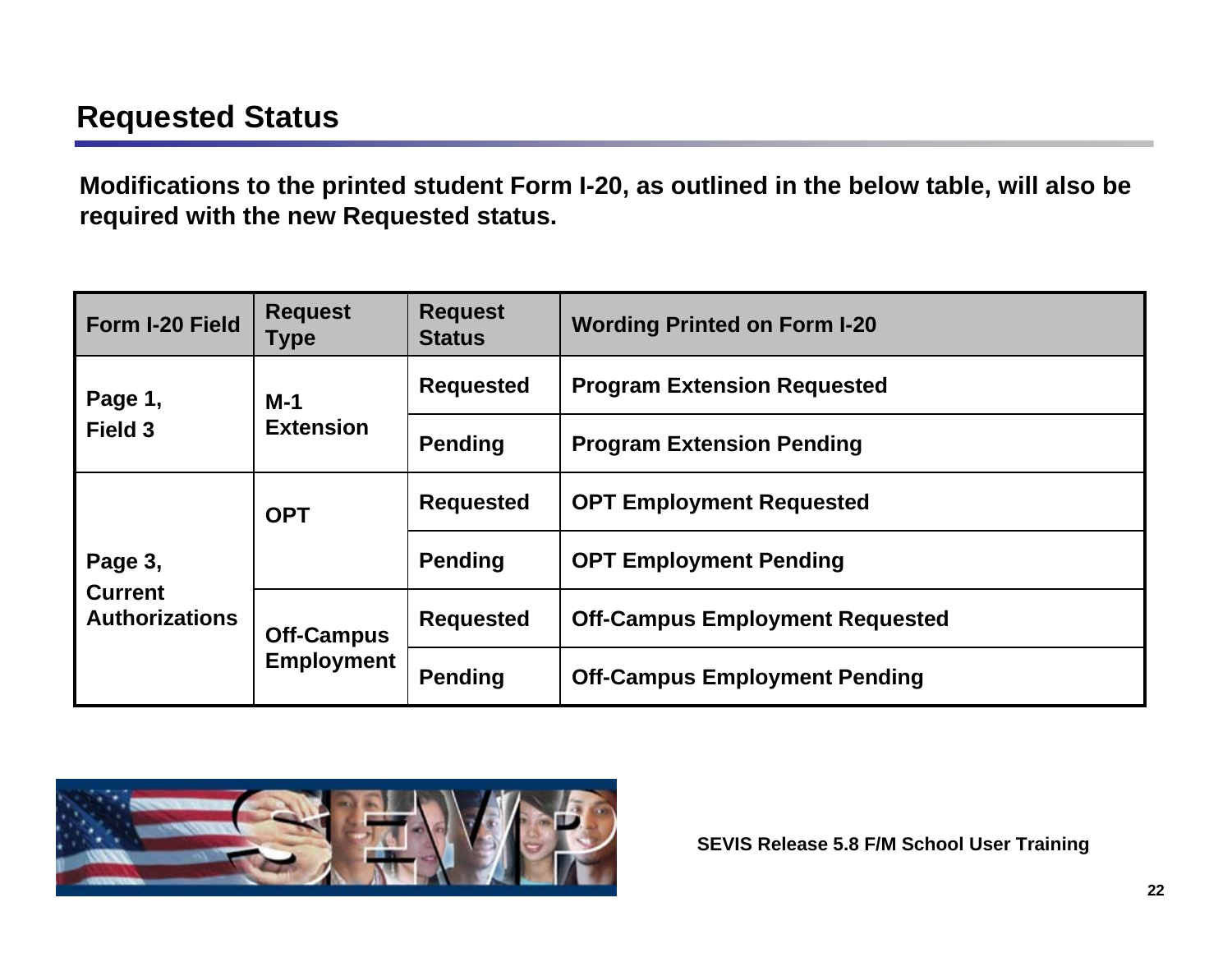**Two important notes regarding the new Requested status:**

- **When Release 5.8 is implemented, all OPT, Off-Campus Employment, M-1 Extension, and M-1 Transfer student requests in Pending status will be changed to Requested status. At the same time, any of these request types that were submitted in SEVIS greater than 180 days in the past will be set to Canceled status via the SEVIS maintenance job. It is recommended that school users review all of these request types in Pending status to determine if any need attention prior to Release 5.8.**
- **As of the development of this presentation, CLAIMS had not yet implemented the functionality to send SEVIS Pending status updates for OPT, Off-Campus Employment, M-1 Extension, and M-1 Transfer student requests. Until CLAIMS implements this functionality, these request types will change from Requested status directly to Approved, Denied, or Withdrawn status when SEVIS receives the CLAIMS update that the Service Center has performed an adjudication. School users will be provided notice once CLAIMS has implemented this functionality and is prepared to send SEVIS Pending status updates for these request types.**

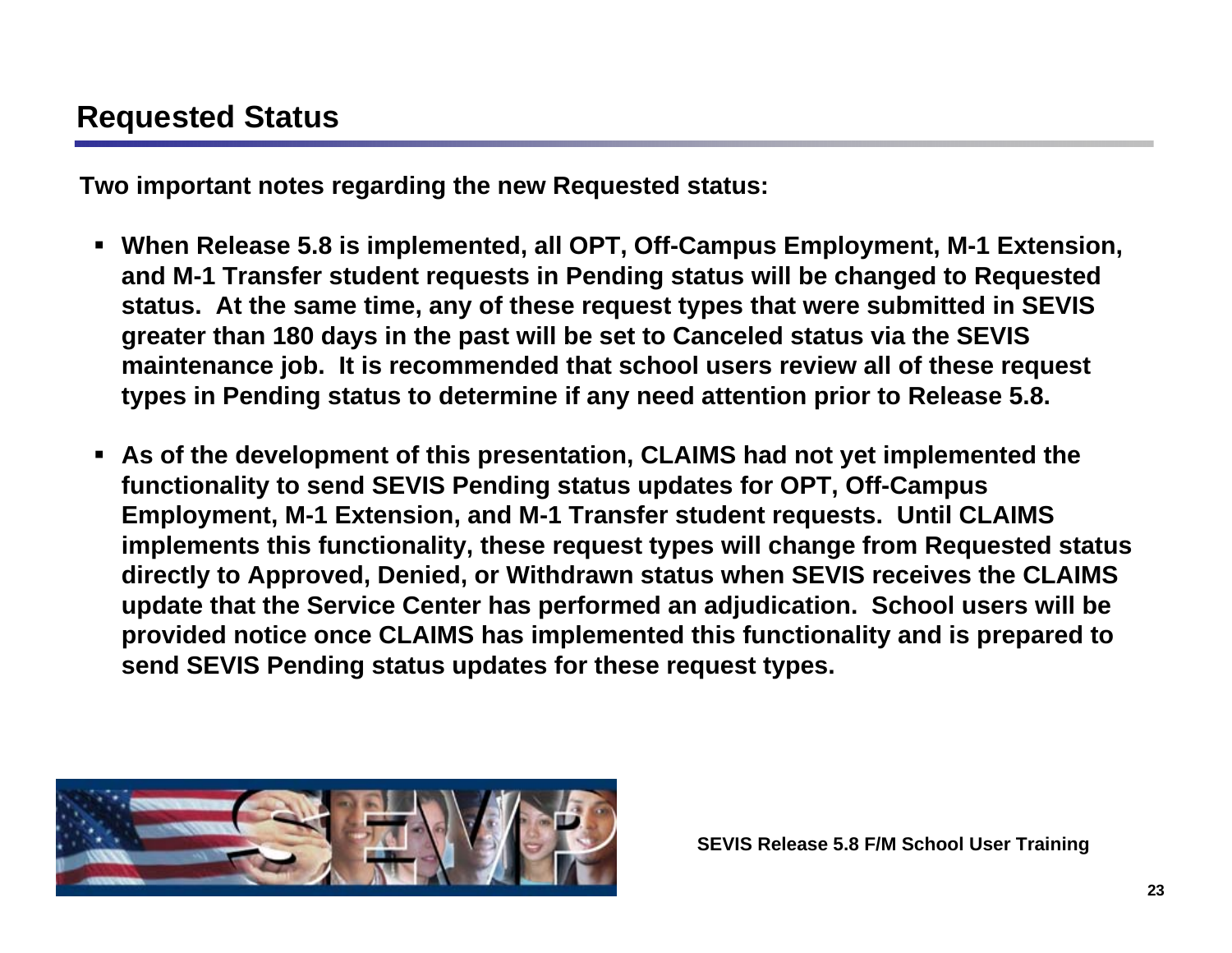#### **Transfer History**

**The Transfer History, which will display all of a student's completed transfers, may be viewed by the PDSO/DSO. A student's comprehensive Transfer History will be available to school users at any school that the student attended.**



**If the student has any completed transfers, school users will see the Transfer History link in the View menu.**

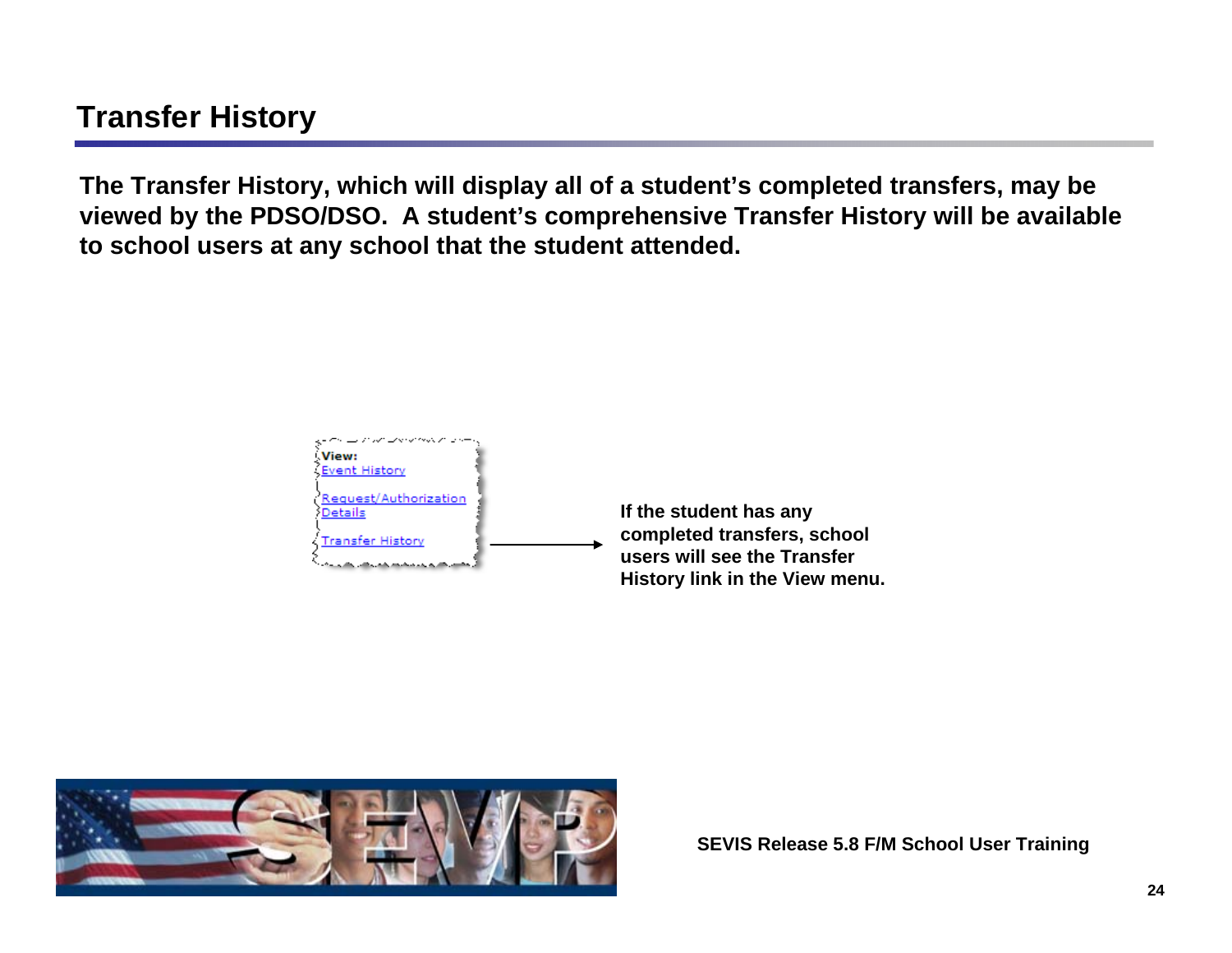#### **Transfer History**

**The Transfer History page will provide the PDSO/DSO the Transfer Release Date and information on both the transfer out and transfer-in schools for each completed student transfer.**



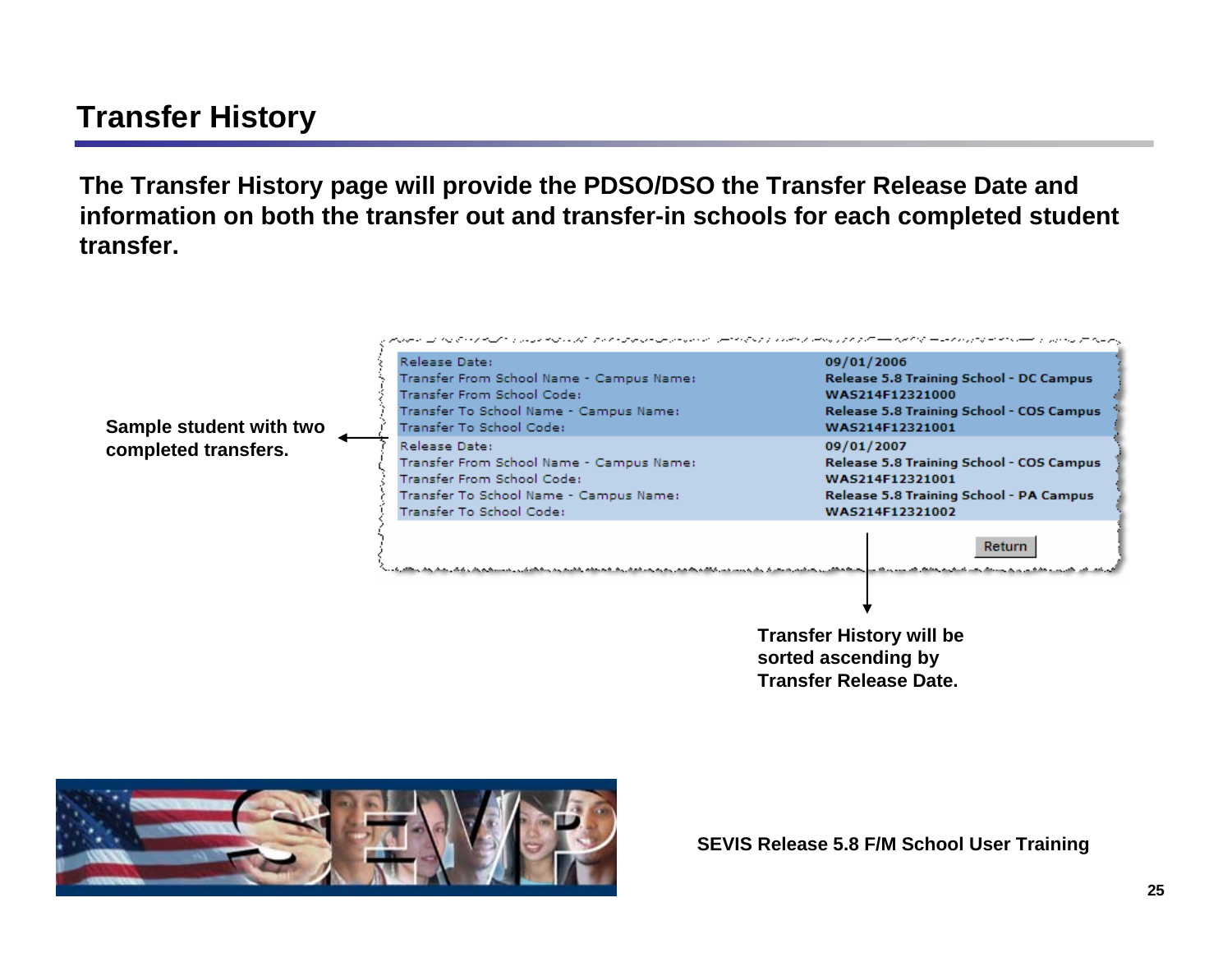#### **Transfer History**

**For Transfer History, the following will constitute a completed student transfer:**

- **F-1 transfer-in student**
	- ¾ **Initial status record is registered.**
	- ¾ **Initial status record is transferred by the transfer-in school to a new school using the Transfer Out Correction.**
	- ¾ **Initial status record is set to Terminated status, for any reason, prior to being registered.**
	- ¾ **Draft status record is set to Terminated status by the SEVIS maintenance job as the I-20 is not created within 6 months of the Transfer Release Date.**
- **M-1 transfer-in student**
	- ¾ **Initial status record is registered at the transfer-in school and SEVIS has received notification from CLAIMS that the student request has been Approved.**
	- ¾ **Initial status record is set to Terminated status, for any reason, prior to being registered and SEVIS has received notification from CLAIMS that the student request has been Approved.**
	- ¾ **Draft status record is set to Terminated status by the SEVIS maintenance job as the I-20 is not created within 6 months of the Transfer Release Date.**

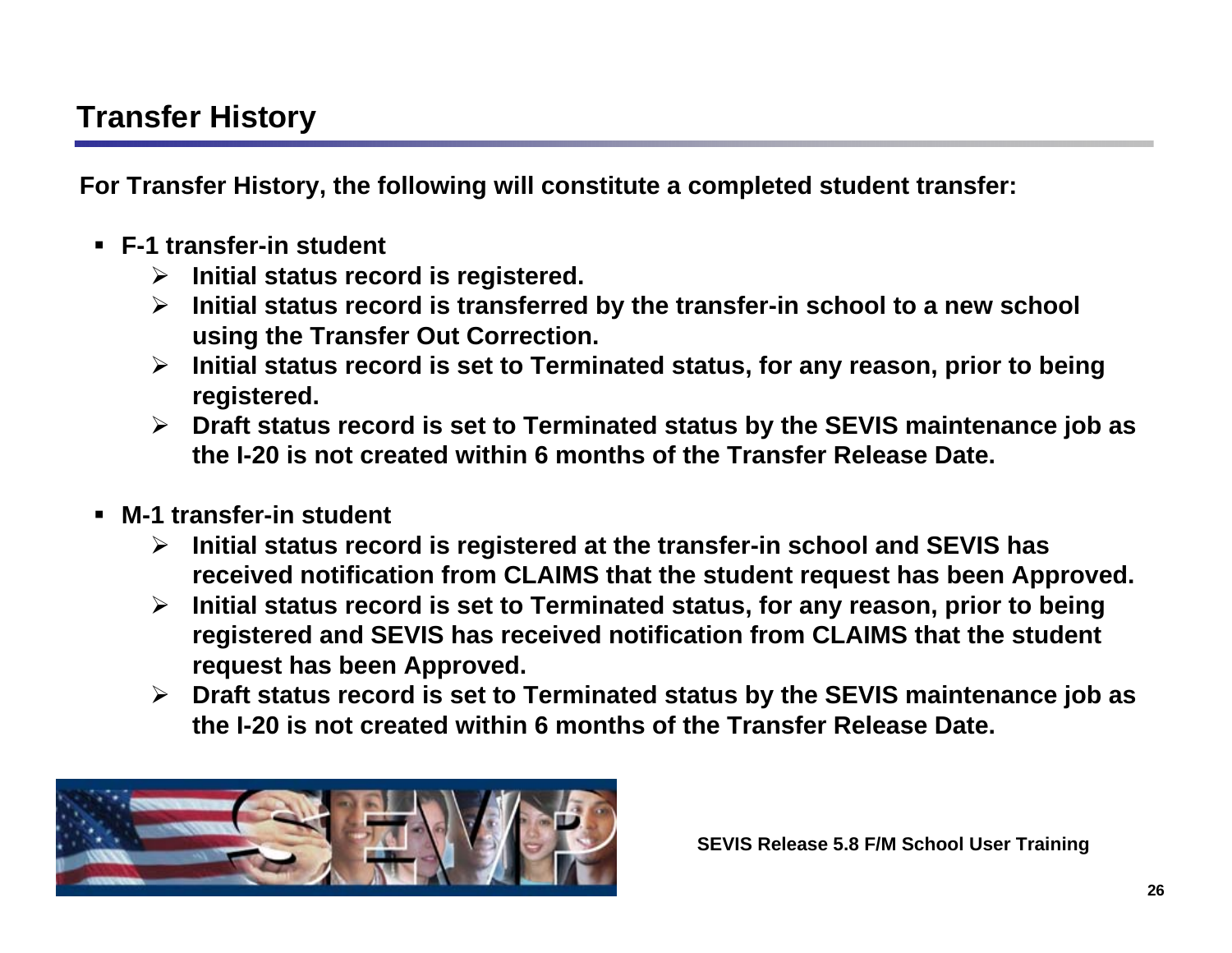#### **Functionality Enhancements in Release 5.8 for F/M School Users**

**The following existing SEVIS RTI functionality will be modified for F/M School Users with Release 5.8:**

- **Secondary Major and Minor Field**
- **Request Change to Student Request**
- **Form I-20**
- $\blacksquare$ **OPT Employment**
- **Return to Initial Status Correction**
- **Request Change to Student Status Correction**
- **Termination Reason Drop-Down List**

| U.S. Immigration<br>and Customs<br>Enforcement                            |                                           |                            | <b>Information System</b>                                      | <b>SEVIS</b>            |
|---------------------------------------------------------------------------|-------------------------------------------|----------------------------|----------------------------------------------------------------|-------------------------|
| Main   Help   Tutorial   Logout<br><b>Message Board   Change Password</b> |                                           |                            |                                                                | <b>Get Adobe Reader</b> |
|                                                                           |                                           | <b>Student Information</b> |                                                                |                         |
| <b>Actions:</b><br>Authorize To Drop<br>Below Full Course                 | <b>Return</b>                             | Reprint I-20               | Print Draft I-20                                               |                         |
| <b>Change Education</b><br>Level                                          | <b>Personal Information</b>               |                            | <b>Program Information</b>                                     |                         |
|                                                                           | SEVIS ID: N0000150538                     |                            | Status: ACTIVE                                                 |                         |
| Complete Program                                                          | Family Name: Sevis                        |                            | Termination Reason:                                            |                         |
| <b>Disciplinary Action</b>                                                | First Name: Natalie                       |                            | Visa Type: F-1                                                 |                         |
|                                                                           | Country of Birth: AUSTRALIA               |                            | School Name: Release 5.8 Training School                       |                         |
| <b>Extend Program</b>                                                     | Date of Birth: 01/01/1990                 |                            | School Code: WAS214F12321000                                   |                         |
| Registration                                                              | Country of Citizenship: AUSTRALIA         |                            | Campus Name: DC Campus                                         |                         |
| Shorten Program                                                           | Gender: FEMALE                            |                            | I-20 Issue Reason: CONTINUED ATTENDANCE                        |                         |
|                                                                           | Foreign Address: 1 Street Name<br>Home    |                            | Education Level: BACHELOR'S                                    |                         |
| Terminate Student                                                         | <b>AUSTRALIA</b>                          |                            | Major: International Economics                                 |                         |
| Transfer Out                                                              | U.S. Address: 800 K St NW                 |                            | Secondary Major: International Relations and Affairs           |                         |
|                                                                           | Unit 14                                   |                            | Minor: Geography                                               |                         |
| Edits:                                                                    | Washington<br><b>DISTRICT OF COLUMBIA</b> |                            | Program Start Date: 03/01/2008<br>Program End Date: 03/01/2012 |                         |
| Dependents                                                                | 20001                                     |                            | Normal Length of Study: 48                                     |                         |
| <b>Financial Information</b>                                              | SSN:                                      |                            | Current Session End Date: 06/01/2008                           |                         |
| Personal Information                                                      | Driver's License Number:                  |                            | Next Session Start Date: 07/01/2008                            |                         |
|                                                                           | Driver's License Issuing State:           |                            | School Requires English Proficiency: Yes                       |                         |
| Program Information                                                       | Individual Taxpayer ID Number:            |                            | Student Has English Proficiency: Yes                           |                         |
| View:                                                                     |                                           |                            | English Is Not Required Because:                               |                         |
| Event History                                                             |                                           |                            | Remarks: Release 5.8 Training                                  |                         |
| Request/Authorization<br>Details                                          | <b>Financial Information</b>              |                            | <b>Travel Information</b>                                      |                         |
| Employment/Training:                                                      | Number of Months: 12                      |                            | Passport Number: 01234567                                      |                         |
| <b>CPT Employment</b><br>Authorization                                    | <b>Tuition Fees: \$15,000.00</b>          |                            | Visa Number: AS0123456789                                      |                         |
|                                                                           | Living Expenses: \$15,000.00              |                            | Visa Issue Date: 02/15/2008                                    |                         |
| Off-Campus                                                                | Dependent Expenses:                       |                            | Visa Issue Post: SYDNEY (SYD)                                  |                         |
| Employment                                                                | Other Costs:                              |                            | Port of Entry: WASHINGTON DC (WAS)                             |                         |
| <b>OPT Request</b>                                                        | Other Costs Comment:                      |                            | Date of Entry: 03/01/2008                                      |                         |
| Corrections:                                                              | Total Expenses: \$30,000.00               |                            | 1-94/Admission Number:                                         |                         |
| <b>Request Change to</b>                                                  | Student's Personal Funds: \$50,000,00     |                            | Port of Departure:                                             |                         |
| Program Dates                                                             | Funds From This School:                   |                            | Date of Departure:                                             |                         |
| Request Change to                                                         | School Fund Type:                         |                            |                                                                |                         |
| <b>Student Status</b>                                                     | Funds From Other Sources:                 |                            | I-901 SEVIS Fee Payment Information                            |                         |
| <b>Return to Initial Status</b>                                           | Source Type:                              |                            | Transaction Type: Payment                                      |                         |
|                                                                           | On-Campus Employment:                     |                            | Transaction Date: 02/01/2008                                   |                         |
|                                                                           | Total Funding: \$50,000.00                |                            | Transaction Amount: \$100.00                                   |                         |
|                                                                           |                                           |                            | Fee Payment/Cancelation Receipt Number: CCC1234567890          |                         |
|                                                                           |                                           |                            |                                                                |                         |

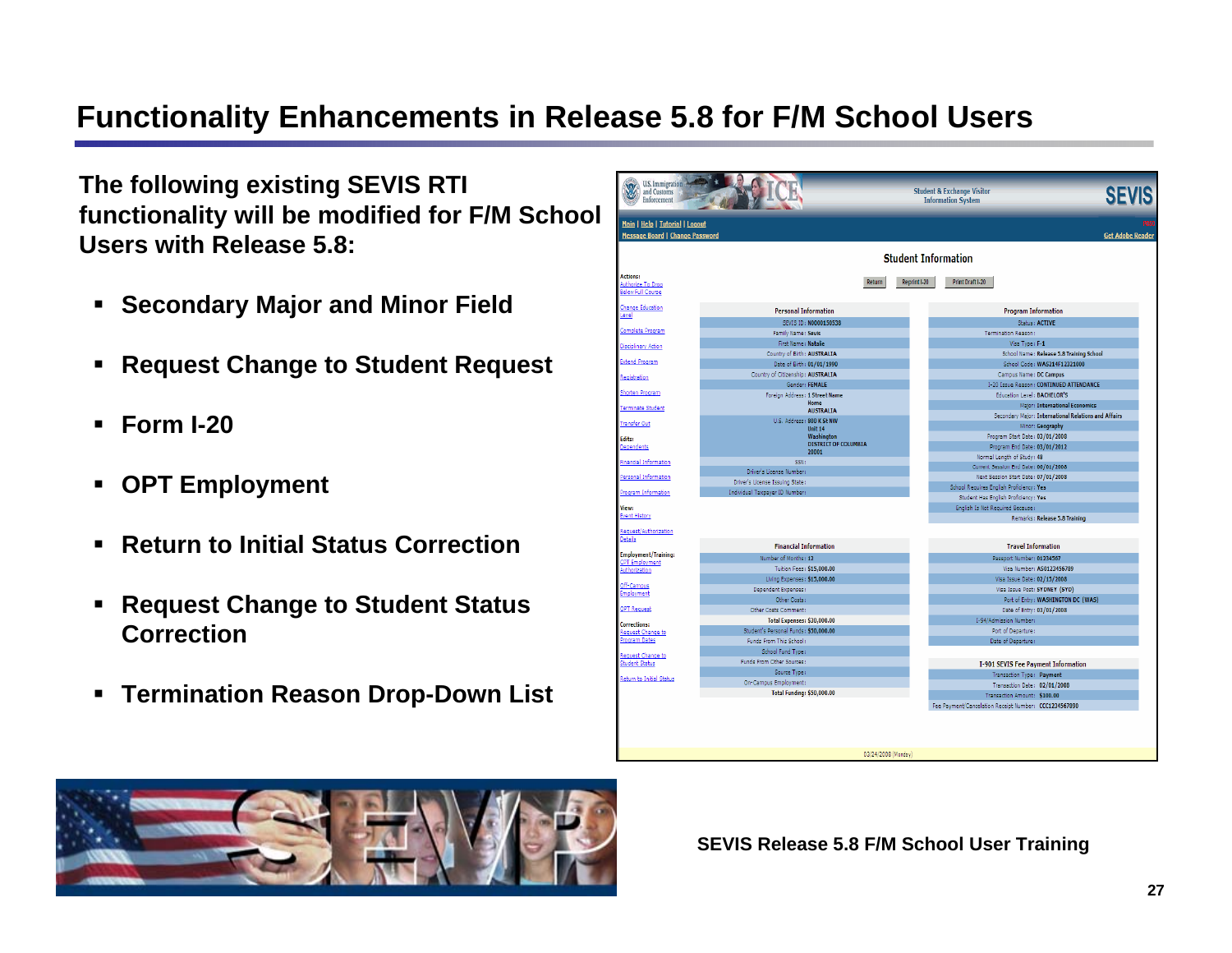#### **Secondary Major and Minor Fields**

**School users will be required to populate the Secondary Major and Minor fields on an F-1 student record. If an F-1 student is not pursuing a secondary major and/or minor, a new subject code of "00.0000" with the description of "None" will be available.** 

> **Sample display for an F-1 student, created or updated in SEVIS RTI after Release 5.8 is live, who is not enrolled in a secondary major or minor.**

| والمتعارض المراكب والكالمستان والراد والتعالى وبرائع فتتحدث الإطار الزالو المتعالم والمستقبل والمستقبل والمراكب والمتعالم والمراكب المتعالم والمستقبل والمستقبل<br><b>Education Level: BACHELOR'S</b> |
|-------------------------------------------------------------------------------------------------------------------------------------------------------------------------------------------------------|
| Major: Information Technology (NEW)                                                                                                                                                                   |
| Secondary Major: None                                                                                                                                                                                 |
| Minor: None                                                                                                                                                                                           |
| Program Start Date: 03/01/2008                                                                                                                                                                        |
| Program End Date: 03/01/2012<br>والمستقرح والمستورث والمستحق والمتعارض والمستحقق والمستحيل والمتعارض والمتعارض والمتعارض والمستحقق والمستحققات                                                        |

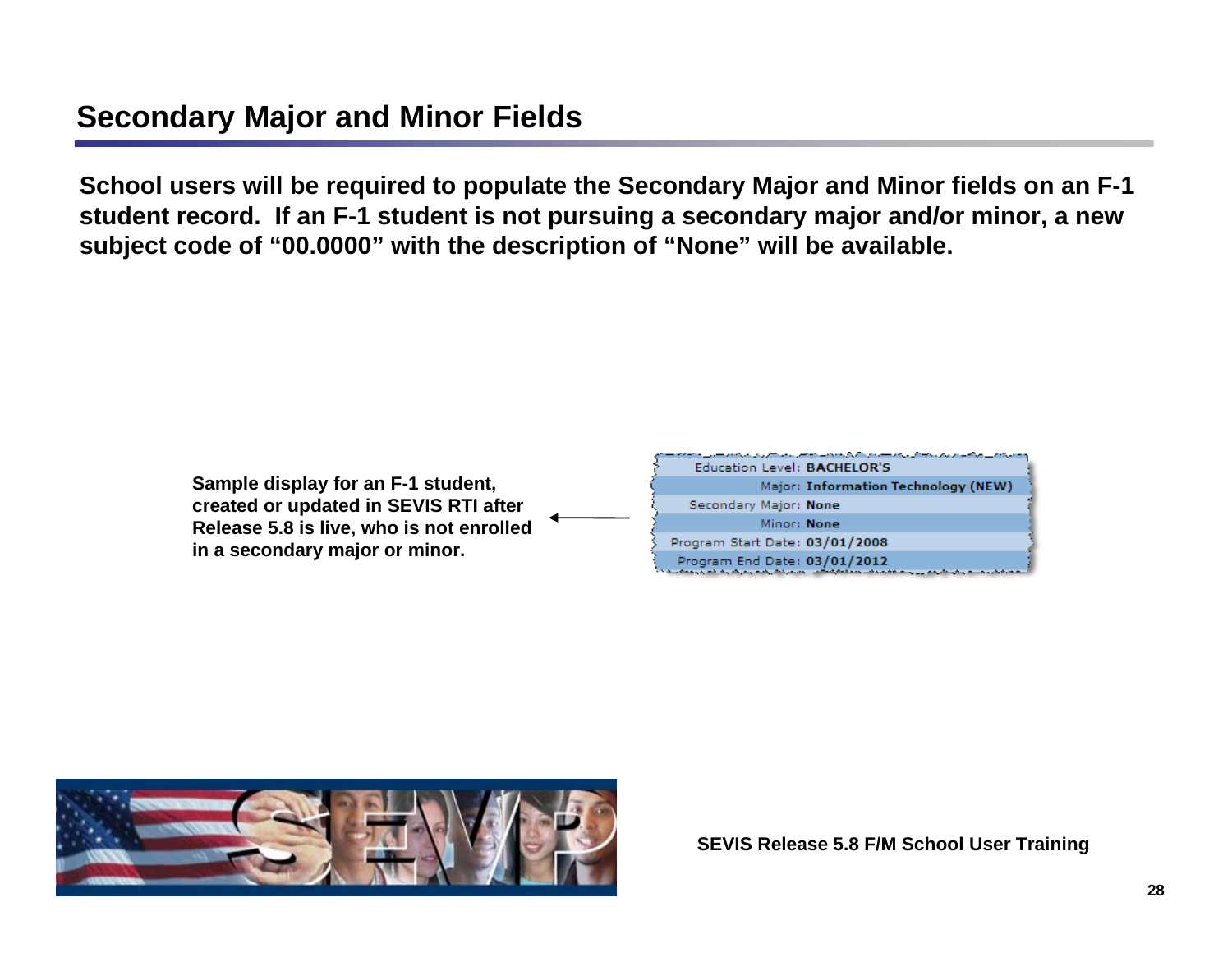**The new requirement to complete these fields will affect the following pages in SEVIS RTI:**

- $\blacksquare$ **Page 2 of a Draft status Initial Attendance student I-20**
- $\blacksquare$ **Update Program Information page for an Initial or Active status student \***
- $\blacksquare$ **Student Reinstatement page for a Completed or Terminated status student \***
- $\blacksquare$ **Create I-20 for Change Education Level page for an Active status student**
- **Create I-20 for Transfer page for a Draft Status transfer-in student**

*\* Note: Once the fields are populated, both will be pre-filled upon any subsequent access to either of these pages.*

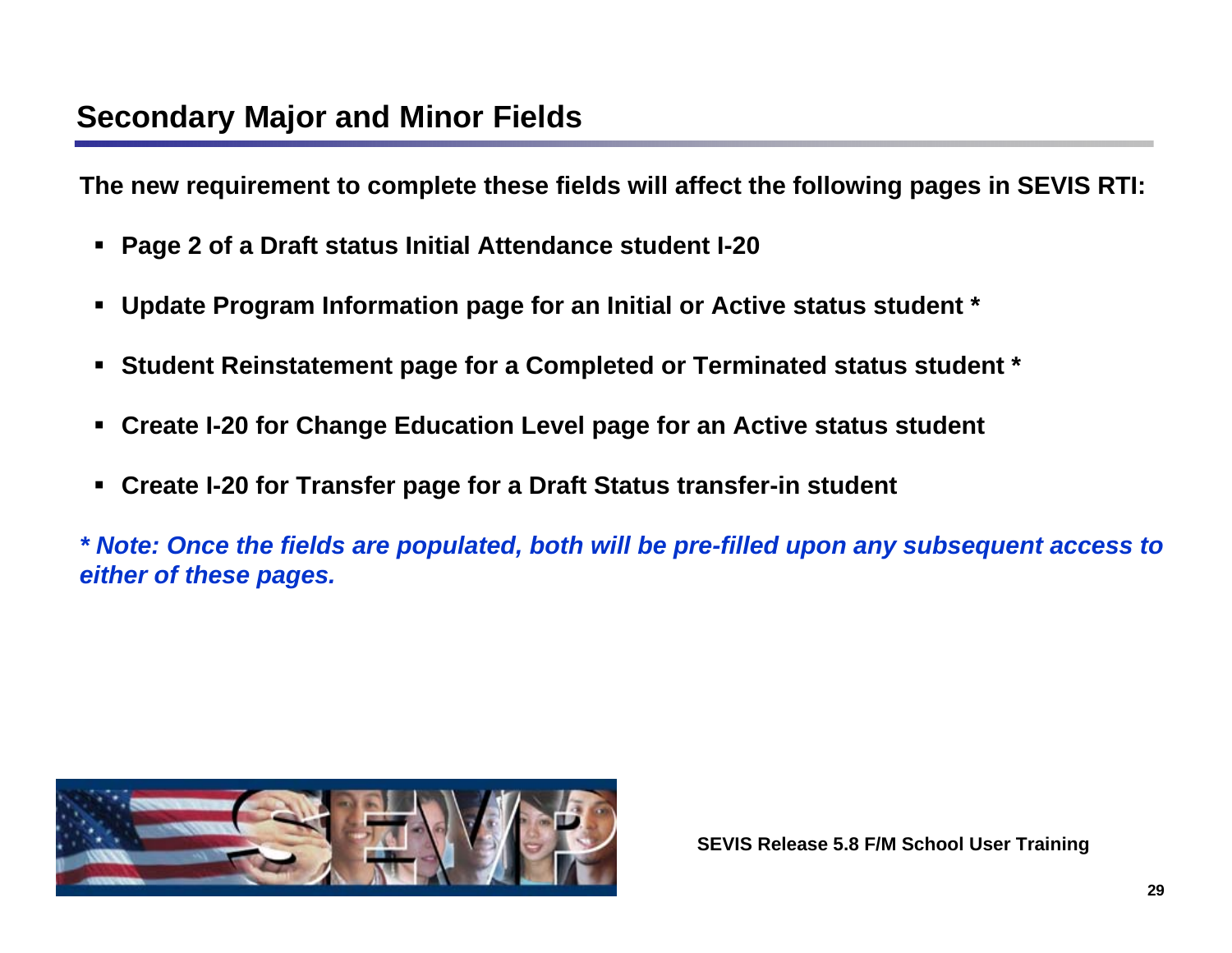**The PDSO/DSO will have three ways to complete the Secondary Major and Minor fields.**



**Click either the No Secondary Major or No Minor button. The page will automatically refresh and the subject code and description will be filled.**

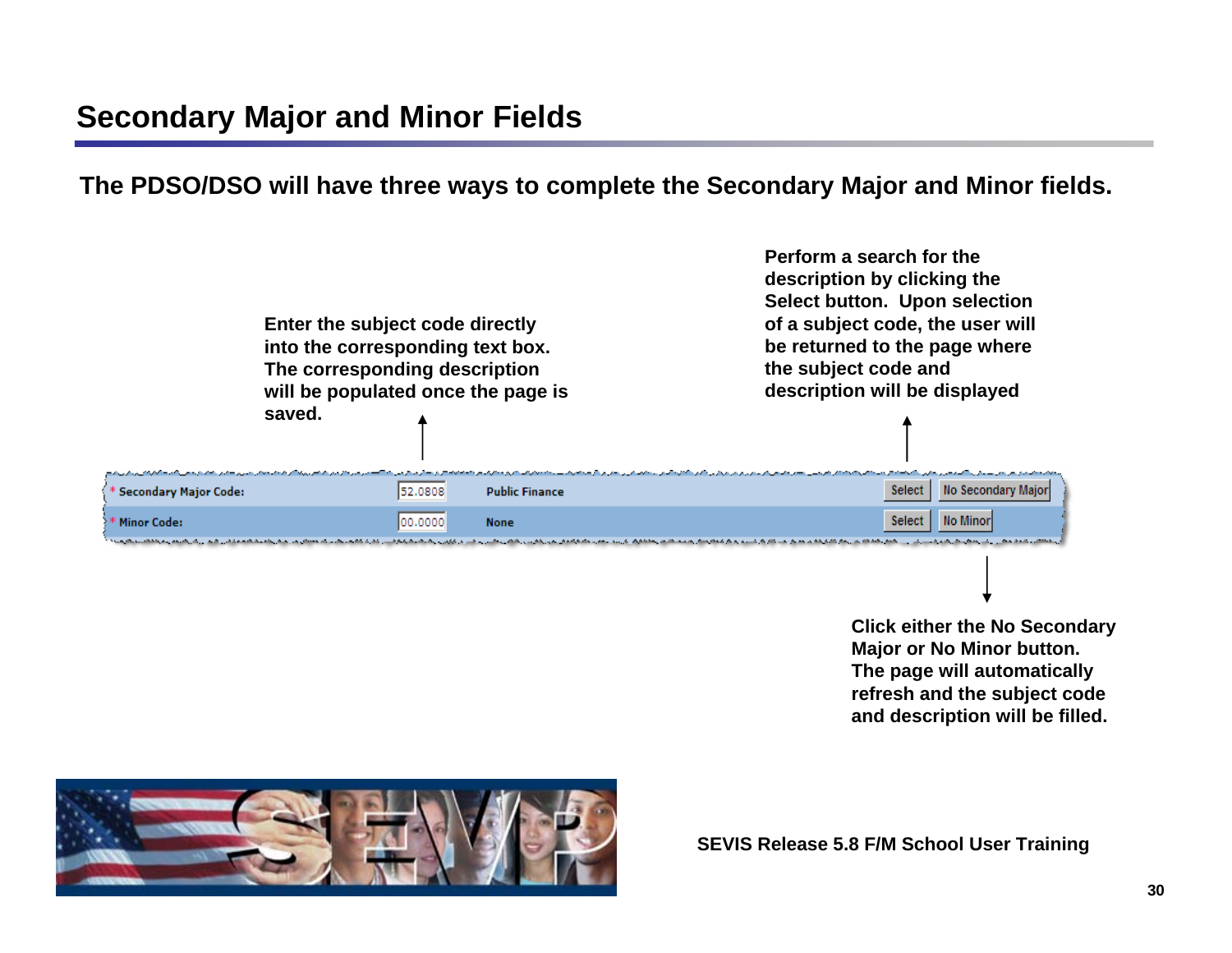**Regarding F-1 students who are not participating in Secondary Majors and/or Minors:**

- **Records created prior to Release 5.8 will not display a value in the field(s).**
- $\blacksquare$ **Records created via SEVIS Batch will not display a value in the field(s).**

**School users may populate these fields for an Active or Initial status F-1 student who meets one of the above criteria via a Program Information Edit .**



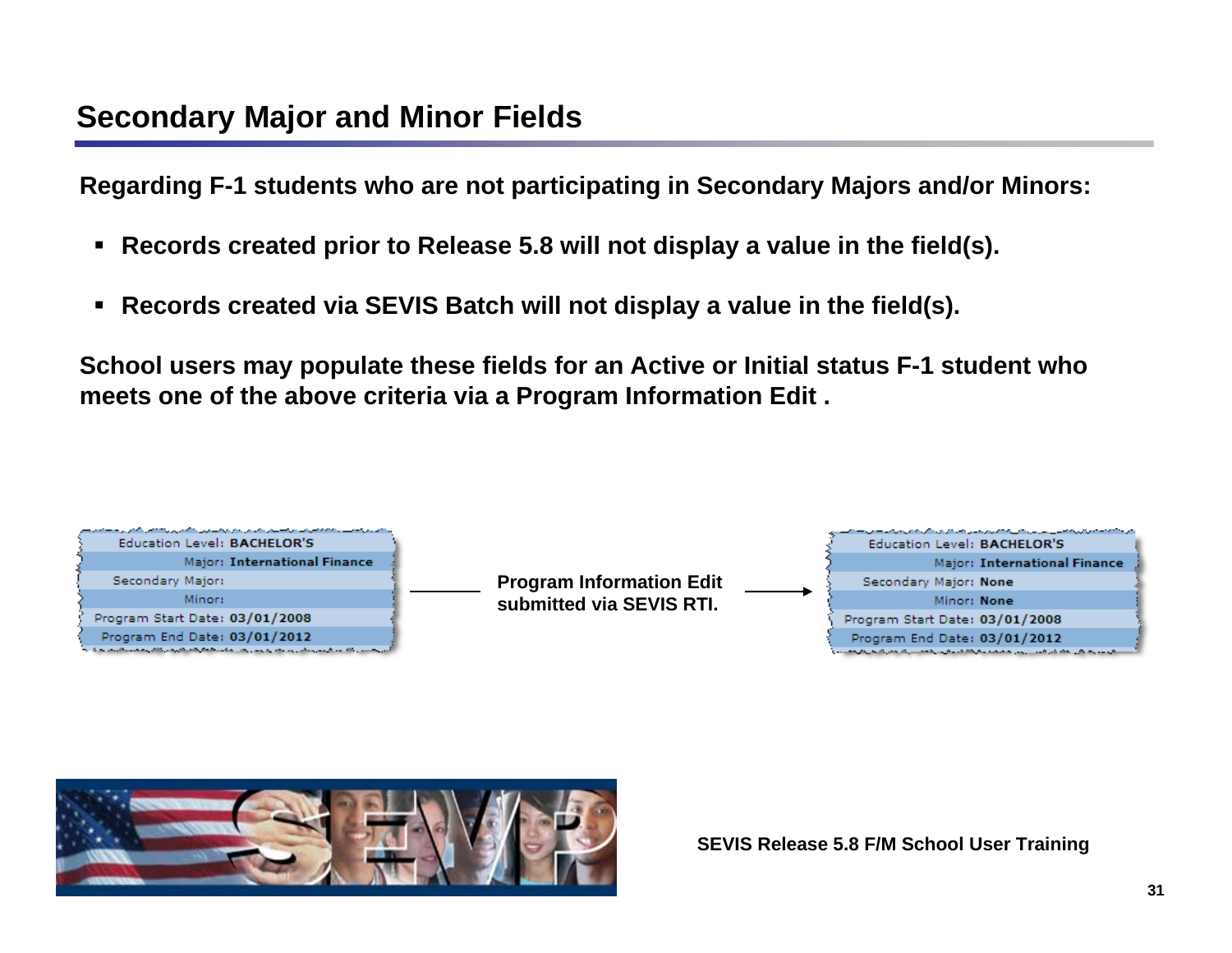#### **Request Change to Student Request**

**When requesting a correction to set an F-1 student Change of Status (COS) request to Approved status, the PDSO/DSO will be required to enter the COS Benefit Start Date on the Request Correction page.** 

|                                | <b>Request Information</b>                                                                                                                                  |
|--------------------------------|-------------------------------------------------------------------------------------------------------------------------------------------------------------|
|                                | Request Type: Change of Status                                                                                                                              |
|                                | Request Status: PENDING                                                                                                                                     |
|                                | Requested Visa Type: F1                                                                                                                                     |
|                                | Current Visa Type: H1B                                                                                                                                      |
|                                | Receipt Number: ABC1234567890                                                                                                                               |
|                                |                                                                                                                                                             |
| 1. * Change Request Status To: | <b>APPROVED</b>                                                                                                                                             |
| 2. Benefit Start Date:         | (MM/DD/YYYY) (Required if changing to APPROVED status.)                                                                                                     |
|                                | கூறியில்லத்திற்கு கலைவருக்கின்ற வித்திர இலக்கிடத்திகள் புது விருந்தகின்றது. மேரும்மி திரிவு இருந்து அதை ஆண்ணியின்                                           |
|                                |                                                                                                                                                             |
|                                | The USCIS Form I-797 Approval Notice<br>will have the date from which the F-1<br>status is valid. This date should be<br>entered as the Benefit Start Date. |

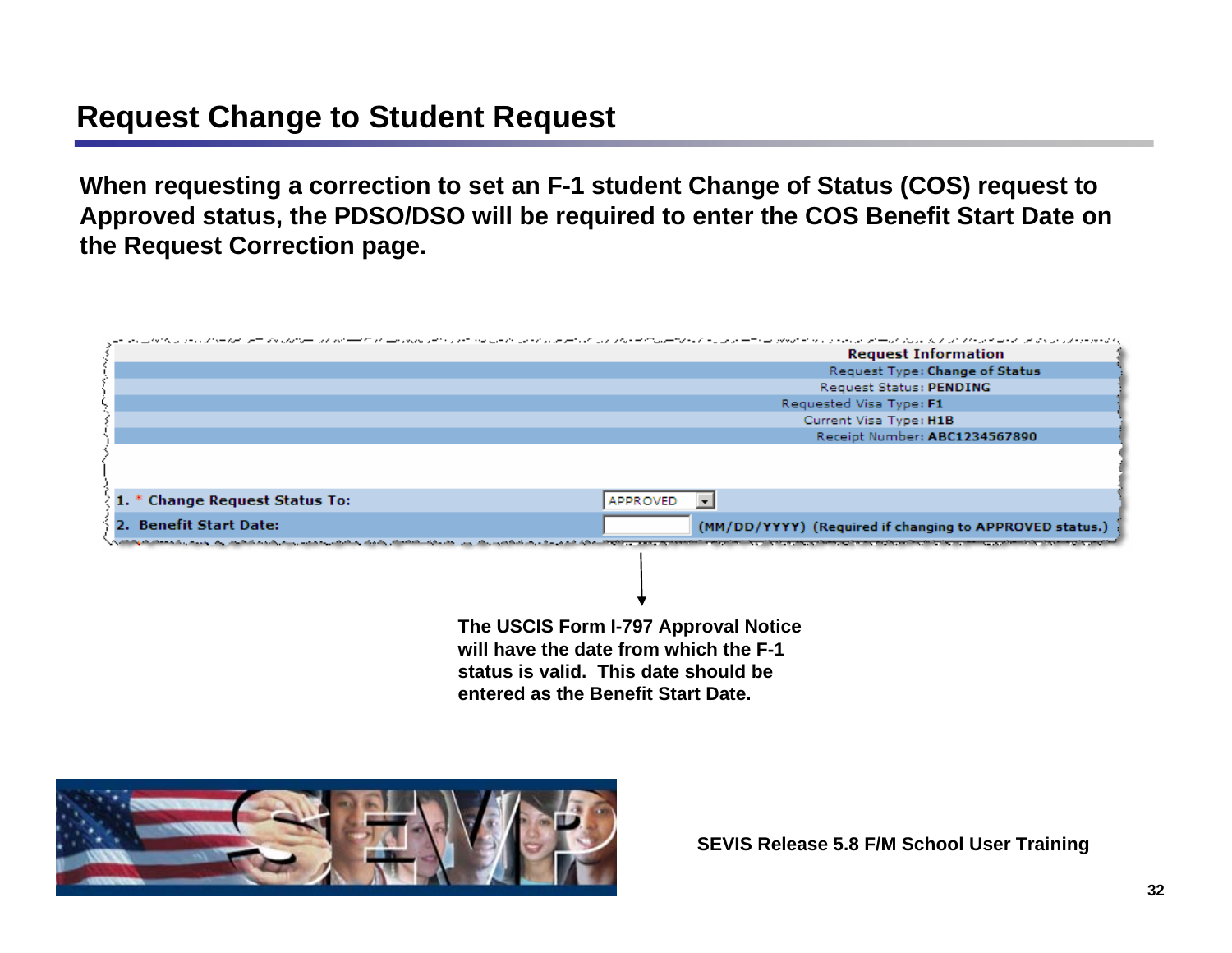#### **Request Change to Student Request**

**In addition to the Benefit Start Date, for an M-1 student, the PDSO/DSO will be required to enter the Program End Date on the Request Correction page when requesting a correction to set an M-1 student COS request to Approved status.**

|                                  | באייטרים בבין המייחות המוניקה במקום המקום מקום מקום מקום מקום מקום מייחודים מקום מקום מקום מקום מקום מייחודים מייחו |
|----------------------------------|---------------------------------------------------------------------------------------------------------------------|
|                                  | <b>Request Information</b>                                                                                          |
|                                  | Request Type: Change of Status                                                                                      |
|                                  | Request Status: PENDING                                                                                             |
|                                  | Requested Visa Type: M1                                                                                             |
|                                  | Current Visa Type: H1B<br>Receipt Number: ABC0123456789                                                             |
|                                  |                                                                                                                     |
| 1. * Change Request Status To:   | APPROVED                                                                                                            |
| 2. Benefit Start Date:           | (MM/DD/YYYY) (Required if changing to APPROVED status.)                                                             |
| 3. *Program End Date:            | 05/01/2009<br>(MM/DD/YYYY) (Update if changing to APPROVED status only.)                                            |
|                                  |                                                                                                                     |
| The USCIS Form I-797             | The Program End Date                                                                                                |
| <b>Approval Notice will have</b> | field will be pre-filled                                                                                            |
|                                  |                                                                                                                     |
| the dates within which the       | but may be edited.                                                                                                  |
| M-1 status is valid. These       |                                                                                                                     |
| dates should be entered as       |                                                                                                                     |
| the Benefit Start Date and       |                                                                                                                     |
|                                  |                                                                                                                     |
| <b>Program End Date.</b>         |                                                                                                                     |

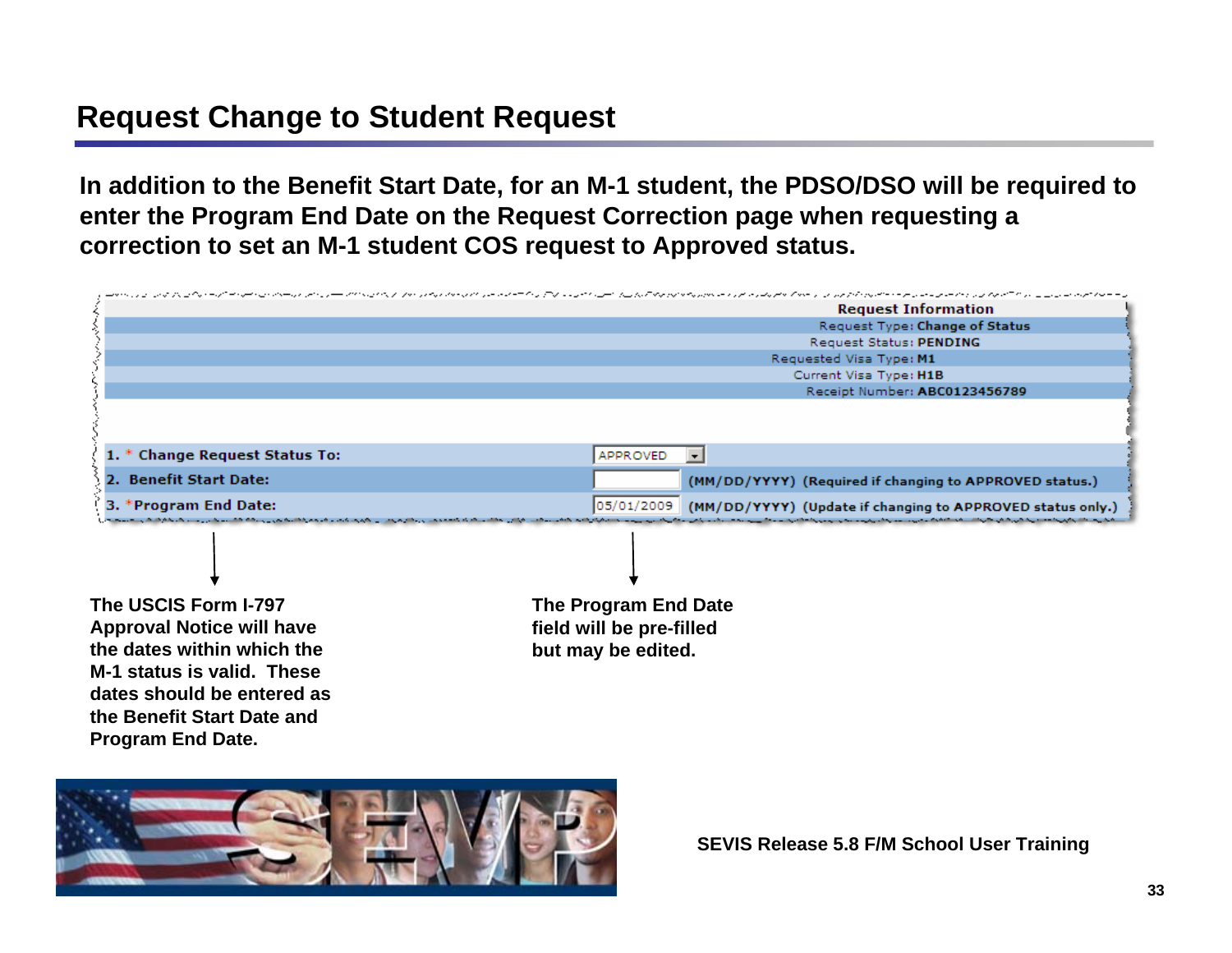**The Primary Major will print on page 3 of the Form I-20 for both F-1 and M-1 students.**



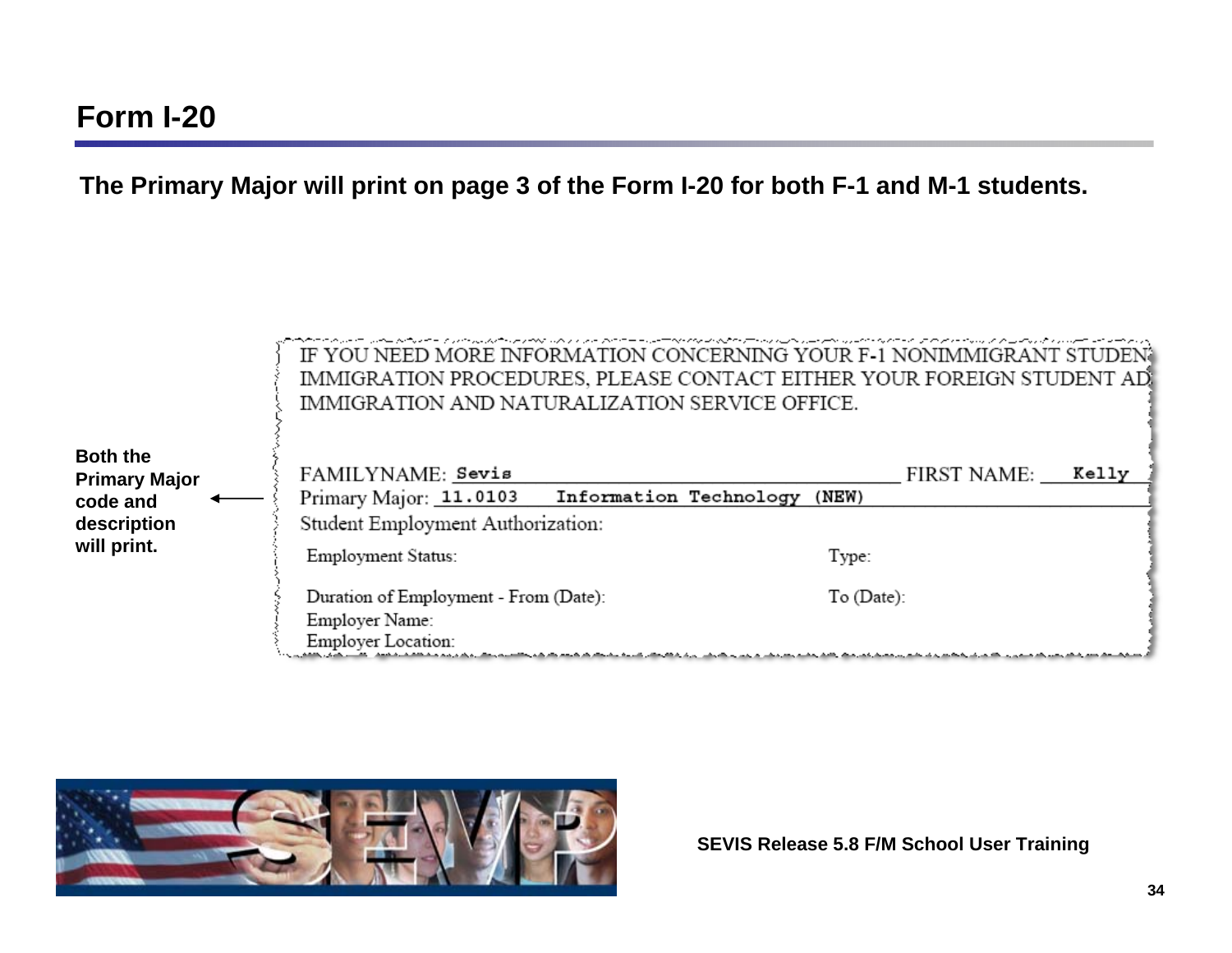## **OPT Employment**

**On the OPT Employment page, the notice provided to the PDSO/DSO will be reworded.**

mander/=Erald and all all the cost of the state of all control of the National and all properties are the control of the all control of the all control of the all control of the state of the state of the state of the state Prior to recommending Optional Practical Training (OPT), you must ensure that the training complies with the rules governing OPT. You must also ensure that the student is aware of his/her obligation to report changes in employment information (to include periods of unemployment) and changes in his/her address. The school must continue to maintain records on the student for the full period of OPT. The details of these rules can be found in the Code of Federal Regulations, Title 8, Sections 214.2(f)(10) to (f)(13). The CFR has been amended and the sections relevant to OPT are available at www.ice.gov/sevis (the SEVP Web site).

 **On the Add OPT Employment page, the Remarks field will be edited to advise school users to include the student's e-mail address.**

<u>ی د خواست دی است دارد و است و مدی می شود است. به این است و است است است است است و است و است و است است و است است</u>



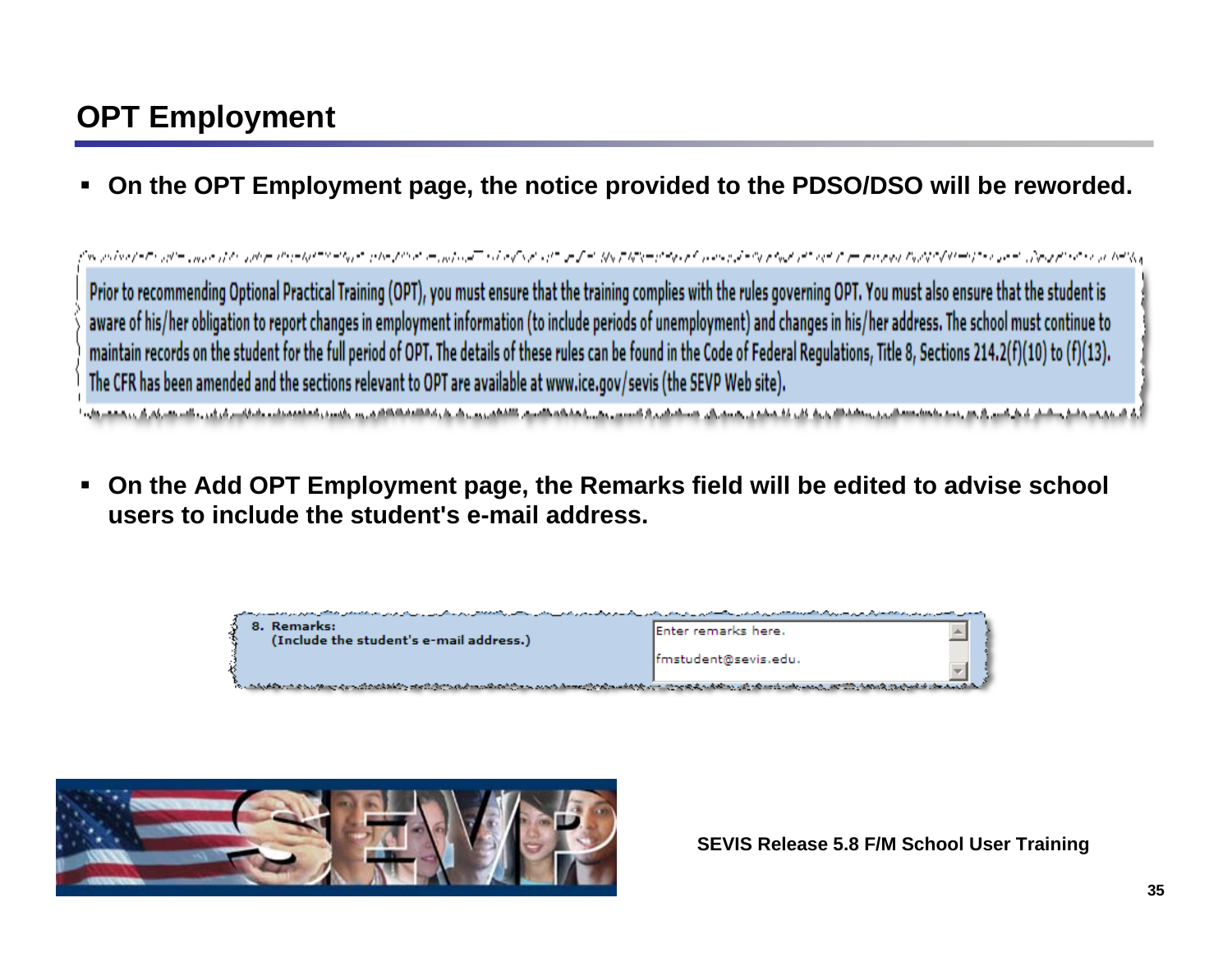#### **Return to Initial Status Correction**

**If a student is in Active status and the PDSO performs a Return to Initial Status Correction Request, SEVIS will automatically blank out both the Current Session End Date and Next Session Start Date.**



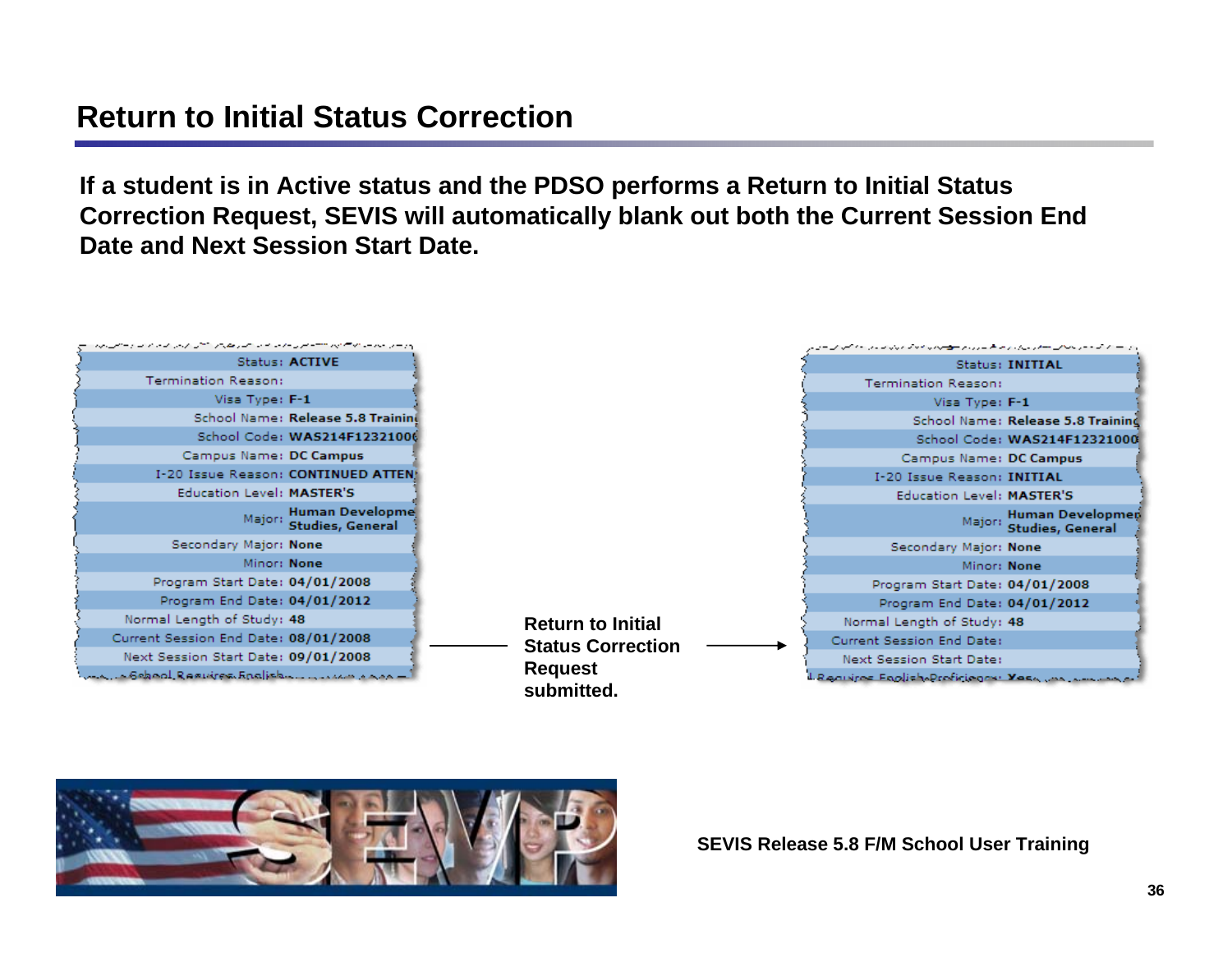#### **Request Change to Student Status Correction**

**The transfer-in school will no longer have the option to submit a Request Change to Student Status Correction Request when a student record is transferred in Completed or Terminated status.**



**transfer-in school PDSO/DSO for a Completed status student record.**

**transfer-in school PDSO/DSO for a Terminated status student record.**

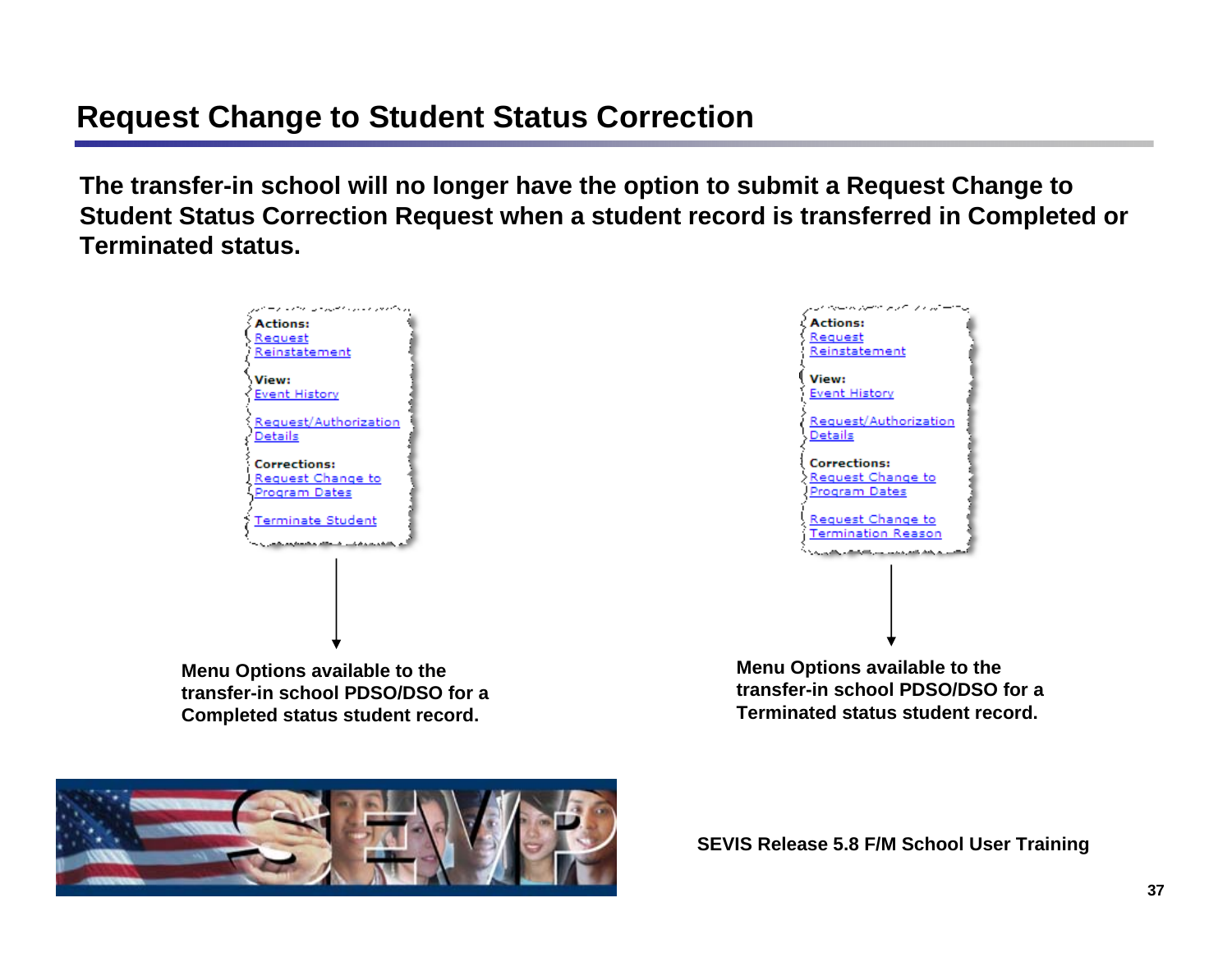#### **Termination Reason Drop-Down List**

**The Termination Reason drop-down list on the both the Request Change to Student Status page and the Request Change to Termination Reason page will be corrected to match the drop-down list on the Terminate Student page.**

| أيوص والأساسيس ويخرسني ومستولة والمستبرد والمتوارد والمتورد والمستور المتعارض والمستراحية والمسترسة وردام والأميل<br><b>ABSENT FROM COUNTRY FOR FIVE MONTHS</b><br><b>AUTHORIZED DROP BELOW FULL COURSE TIME EXCEEDED</b><br><b>AUTHORIZED EARLY WITHDRAWAL</b><br><b>CHANGE OF STATUS APPROVED</b><br><b>CHANGE OF STATUS DENIED</b><br><b>CHANGE OF STATUS WITHDRAWN</b><br><b>DEATH</b> |
|--------------------------------------------------------------------------------------------------------------------------------------------------------------------------------------------------------------------------------------------------------------------------------------------------------------------------------------------------------------------------------------------|
| <b>EXPULSION</b><br><b>FAILURE TO ENROLL</b><br><b>NO SHOW - MANUAL TERMINATION</b><br>OTHERWISE FAILING TO MAINTAIN STATUS<br><b>SCHOOL WITHDRAWN</b><br><b>SUSPENSION</b>                                                                                                                                                                                                                |
| TRANSFER STUDENT NO SHOW<br>UNAUTHORIZED DROP BELOW FULL COURSE<br><b>UNAUTHORIZED EMPLOYMENT</b><br><b>DINAUTHORIZED WITHDRAWAL</b> :<br><b>OLATION OF CHANGE OF STATUS REOUIREMENTS</b>                                                                                                                                                                                                  |

#### **F-1 student Termination Reasons**

#### **M-1 student Termination Reasons**

| وتوا الأساء والأن الأسام فالميض والأساس الموالي والأراب والأصاب والمتوافق والمراسي المراسي والمراسيس والمراضل والمستقرات والمستقام والأراب<br>ABSENT FROM COUNTRY FOR FIVE MONTHS |
|-----------------------------------------------------------------------------------------------------------------------------------------------------------------------------------|
| <b>AUTHORIZED DROP BELOW FULL COURSE TIME EXCEEDED</b>                                                                                                                            |
| <b>AUTHORIZED EARLY WITHDRAWAL</b>                                                                                                                                                |
| <b>CHANGE OF STATUS APPROVED</b>                                                                                                                                                  |
| <b>CHANGE OF STATUS DENIED</b>                                                                                                                                                    |
| <b>CHANGE OF STATUS WITHDRAWN</b> :                                                                                                                                               |
| <b>CDEATH</b>                                                                                                                                                                     |
| <b>SDENIED TRANSFER</b>                                                                                                                                                           |
| <b>EXPULSION</b>                                                                                                                                                                  |
| <b>EXTENSION DENIED</b>                                                                                                                                                           |
| <b>FAILURE TO ENROLL</b>                                                                                                                                                          |
| NO SHOW - MANUAL TERMINATION                                                                                                                                                      |
| <b>DIHERWISE FAILING TO MAINTAIN STATUS</b>                                                                                                                                       |
| <b>SCHOOL WITHDRAWN ?</b>                                                                                                                                                         |
| <b>SUSPENSION</b>                                                                                                                                                                 |
| <b>TRANSFER STUDENT NO SHOW</b>                                                                                                                                                   |
| <b>TRANSFER WITHDRAWN</b>                                                                                                                                                         |
| UNAUTHORIZED DROP BELOW FULL COURSE                                                                                                                                               |
| <b>UNAUTHORIZED EMPLOYMENT</b>                                                                                                                                                    |
| UNAUTHORIZED WITHDRAWAL                                                                                                                                                           |
| VIOLATION OF CHANGE OF STATUS REQUIREMENTS<br>62.6. a 4.6.4. A 4.4.20.00                                                                                                          |
|                                                                                                                                                                                   |